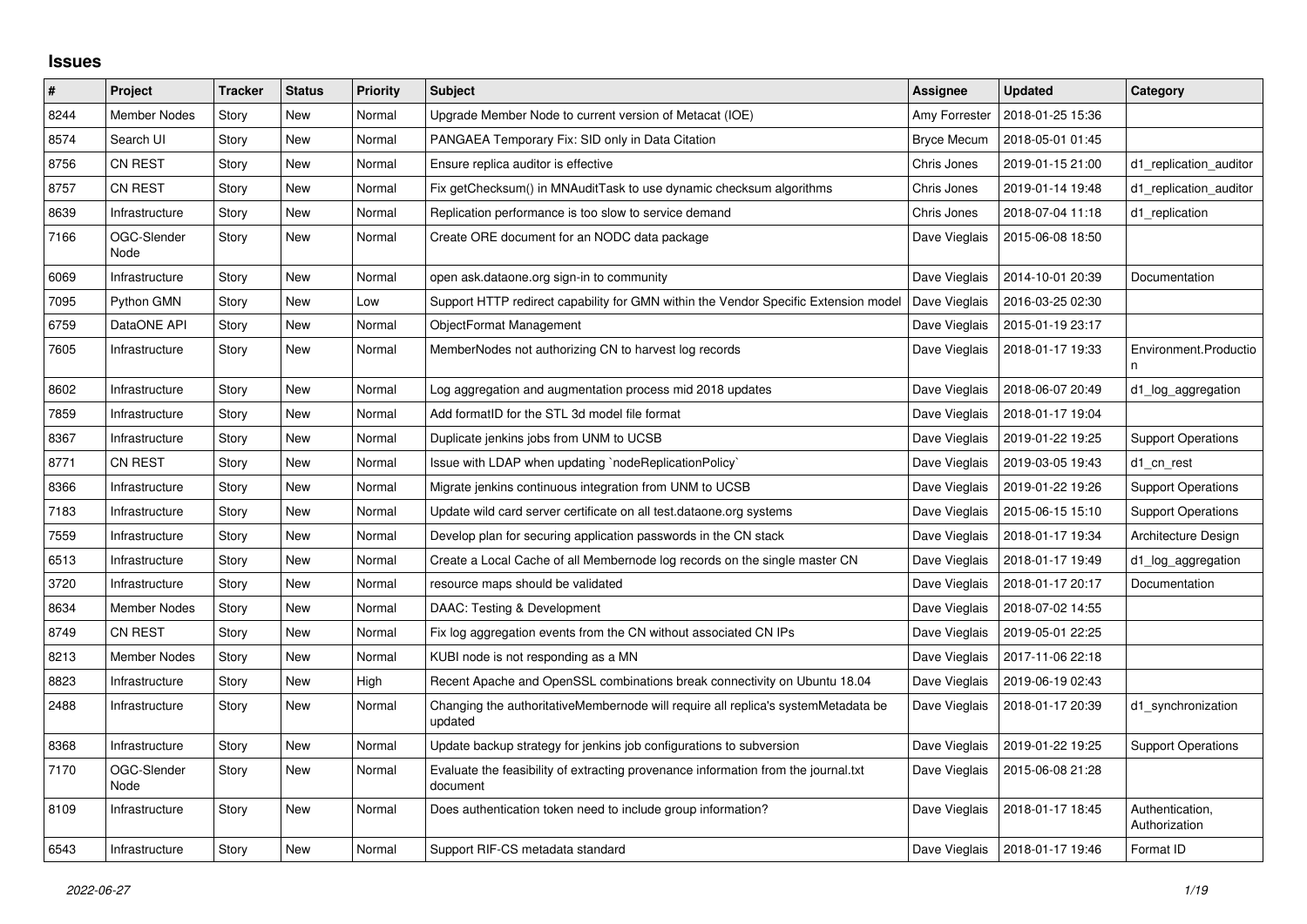| #    | Project             | <b>Tracker</b> | <b>Status</b> | <b>Priority</b> | <b>Subject</b>                                                                                                             | Assignee      | <b>Updated</b>   | Category                         |
|------|---------------------|----------------|---------------|-----------------|----------------------------------------------------------------------------------------------------------------------------|---------------|------------------|----------------------------------|
| 8234 | Infrastructure      | Story          | <b>New</b>    | Normal          | Use University of Kansas ORCID membership to support authentication in production<br>environment                           | Dave Vieglais | 2018-01-09 19:10 | Authentication.<br>Authorization |
| 6056 | Infrastructure      | Story          | New           | Normal          | remove log aggregation processing from d1-processing Linux service                                                         | Dave Vieglais | 2018-01-17 19:55 | d1_log_aggregation               |
| 2944 | Infrastructure      | Story          | <b>New</b>    | Normal          | Design and implement a MN kill switch mechanism                                                                            | Dave Vieglais | 2018-01-17 20:30 | <b>Support Operations</b>        |
| 8862 | Infrastructure      | Story          | <b>New</b>    | Normal          | Deploy a new dataone-cn-rest release                                                                                       | Jing Tao      | 2020-04-23 16:24 |                                  |
| 8796 | Infrastructure      | Story          | <b>New</b>    | Normal          | Various issues with service access after upgrade to 18.04                                                                  | Jing Tao      | 2019-05-21 12:38 |                                  |
| 8854 | Infrastructure      | Story          | <b>New</b>    | Normal          | Put the system metadata part ahead of the object part when d1 libclient java<br>constructs the multipart                   | Jing Tao      | 2019-11-22 18:25 | d1 libclient java                |
| 8837 | Infrastructure      | Story          | New           | Normal          | Merge the changes from metacat's feature-project-indexing branch to<br>d1_cn_index_processor                               | Jing Tao      | 2019-08-16 17:18 | d1 indexer                       |
| 8782 | Infrastructure      | Story          | <b>New</b>    | Normal          | Upgrade OS to Ubuntu 18.04 on CNs                                                                                          | Jing Tao      | 2019-03-22 18:12 |                                  |
| 8770 | <b>CN REST</b>      | Story          | <b>New</b>    | Normal          | Issue with CN handling of encoded identifiers in object/ meta/ node/, others?                                              | Jing Tao      | 2019-03-05 19:37 | d1_cn_rest                       |
| 8869 | Infrastructure      | Story          | <b>New</b>    | Normal          | Equivalent identities show owning different amount of packages.                                                            | Jing Tao      | 2020-09-24 22:34 | d1 indexer                       |
| 8758 | Infrastructure      | Story          | New           | Normal          | Index replicationStatus field                                                                                              | Jing Tao      | 2019-01-14 18:00 | d1 indexer                       |
| 4278 | Infrastructure      | Story          | <b>New</b>    | Normal          | EML indexing - handle multiple temporalCoverage and spatialCoverage elements                                               | Jing Tao      | 2018-01-17 20:04 | d1 indexer                       |
| 8307 | Infrastructure      | Story          | <b>New</b>    | Normal          | Check node subject on node registration and subsequent calls                                                               | Jing Tao      | 2018-02-06 20:06 | d1_cn_node_registry              |
| 8841 | Infrastructure      | Story          | New           | Normal          | Solr Index processor don't parse the attributes on the other Entity on an EML object                                       | Jing Tao      | 2019-09-10 22:41 | d1 indexer                       |
| 8173 | Infrastructure      | Story          | New           | High            | add checks for retrograde systemMetadata changes                                                                           | Jing Tao      | 2018-01-17 18:38 | d1 indexer                       |
| 8097 | Infrastructure      | Story          | <b>New</b>    | Normal          | Metacat (storage) and d1-synchronize both have the code to compute the checksum                                            | Jing Tao      | 2018-01-09 19:10 | d1 synchronization               |
| 7668 | Infrastructure      | Story          | <b>New</b>    | Normal          | Determine how indexing of data packages should work                                                                        | Jing Tao      | 2018-01-17 19:28 | d1 indexer                       |
| 8737 | Infrastructure      | Story          | New           | Normal          | Submitters and rights-holders with group permissions can't be granted authorization<br>when the sync process validates sid | Jing Tao      | 2018-11-28 17:12 | d1 synchronization               |
| 8851 | Infrastructure      | Story          | <b>New</b>    | Normal          | CN sends error doc with "pid" to v2 endpoint                                                                               | Jing Tao      | 2019-11-06 22:31 | d1_synchronization               |
| 8849 | Infrastructure      | Story          | <b>New</b>    | Normal          | During sync, the CN does not detect error returned from getChecksum()                                                      | Jing Tao      | 2019-11-06 22:07 |                                  |
| 8864 | <b>CN REST</b>      | Story          | <b>New</b>    | Normal          | Sychronization does not register authoritative replica entry correctly                                                     | Jing Tao      | 2020-06-19 21:59 | d1_synchronization               |
| 8582 | <b>CN REST</b>      | Story          | <b>New</b>    | Normal          | Replica Auditing service is throwing errors                                                                                | Jing Tao      | 2019-01-14 16:40 | d1_replication_auditor           |
| 8470 | Infrastructure      | Story          | <b>New</b>    | Normal          | Make the spring context of the d1_index_processor daemon more configurable                                                 | Jing Tao      | 2018-03-22 16:53 | d1 indexer                       |
| 8857 | Infrastructure      | Story          | New           | Normal          | D1Client.getCN() always get the production cn on the CN Tomcat context                                                     | Jing Tao      | 2019-12-13 00:34 | dataone-cn-rest-servic<br>e      |
| 8683 | <b>Member Nodes</b> | Story          | New           | Normal          | USGS SDC: redeploy as a v2 Slender Node with GMN                                                                           | John Evans    | 2019-05-15 14:03 |                                  |
| 8833 | <b>Member Nodes</b> | Story          | <b>New</b>    | Normal          | Problems utilizing pyshacl within SlenderNodes                                                                             | John Evans    | 2019-08-09 18:20 |                                  |
| 8832 | <b>Member Nodes</b> | Story          | <b>New</b>    | Normal          | Conflict between pyshacl and owlr on ubuntu                                                                                | John Evans    | 2019-08-05 19:32 |                                  |
| 8835 | Member Nodes        | Story          | <b>New</b>    | Normal          | Add ability for scanner to stop after a certain number of errors                                                           | John Evans    | 2019-08-12 19:16 |                                  |
| 8831 | <b>Member Nodes</b> | Story          | <b>New</b>    | Normal          | Import error with schema org.data                                                                                          | John Evans    | 2019-08-05 18:57 |                                  |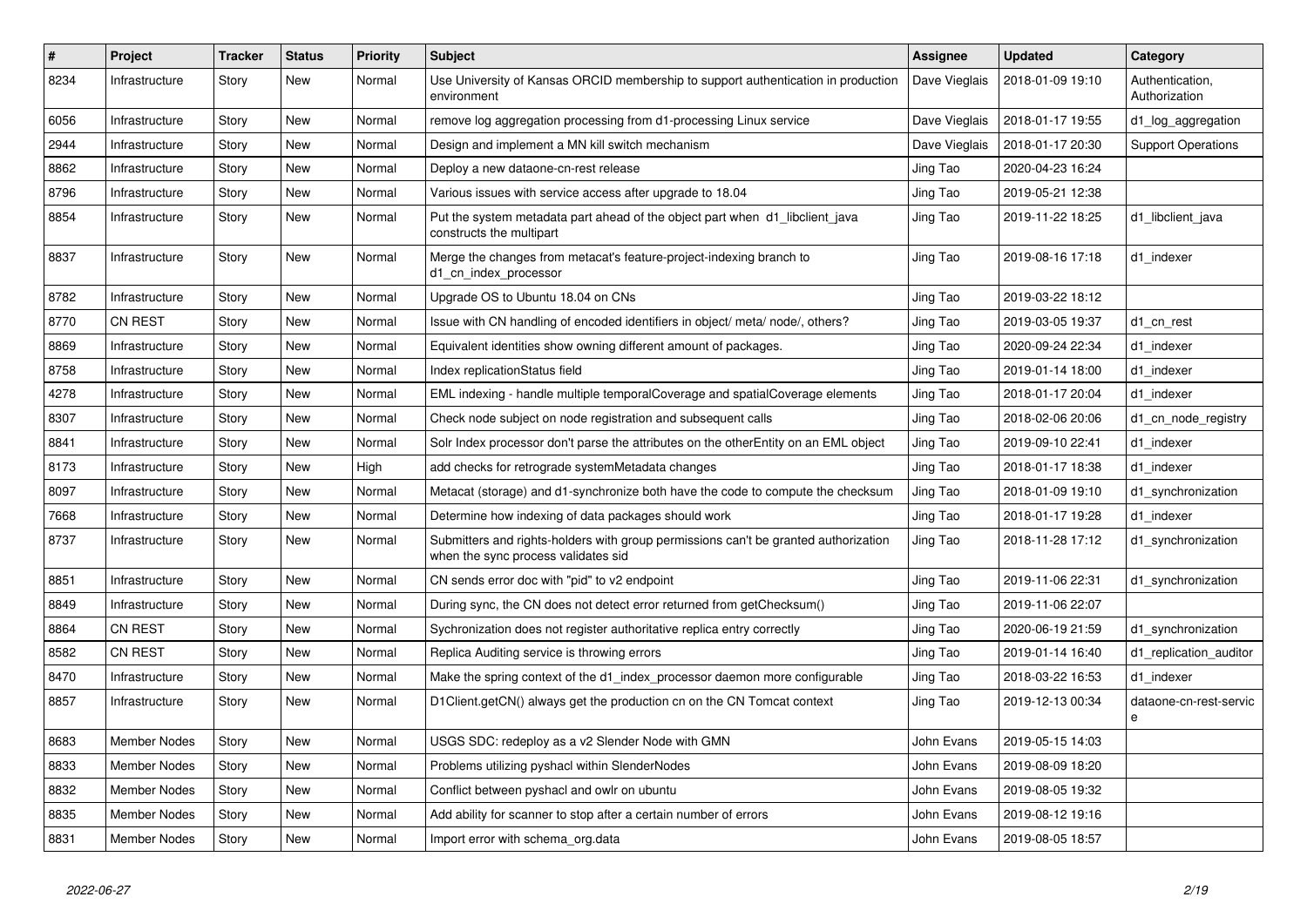| $\pmb{\#}$ | Project             | <b>Tracker</b> | <b>Status</b> | <b>Priority</b> | <b>Subject</b>                                                                                                           | <b>Assignee</b>     | <b>Updated</b>   | Category                   |
|------------|---------------------|----------------|---------------|-----------------|--------------------------------------------------------------------------------------------------------------------------|---------------------|------------------|----------------------------|
| 7640       | Infrastructure      | Story          | New           | Normal          | ONEShare failing with ServiceFailure                                                                                     | Laura Moyers        | 2016-02-12 16:39 | Environment.Productio      |
| 7611       | Infrastructure      | Story          | New           | Normal          | ORNLDAAC fails during log aggregation                                                                                    | Laura Moyers        | 2016-01-26 16:39 | Environment.Productio<br>n |
| 7712       | Infrastructure      | Story          | New           | Normal          | Sanparks fails during LogAggregation                                                                                     | Laura Moyers        | 2016-04-06 16:43 | Environment.Productio<br>n |
| 8855       | Infrastructure      | Story          | <b>New</b>    | Normal          | Put the system metadata part ahead of the object part when d1_client_r constructs<br>the multipart                       | Matthew<br>Jones    | 2019-11-22 18:29 | d1 client r                |
| 8167       | Infrastructure      | Story          | <b>New</b>    | Normal          | Enable postgres replication between Coordinating Nodes                                                                   | Monica Ihli         | 2018-01-09 19:10 | dataone-cn-os-core         |
| 8504       | Infrastructure      | Story          | <b>New</b>    | Normal          | Support creation of data citation record from solr record                                                                | Monica Ihli         | 2018-07-17 23:06 | d1 indexer                 |
| 8734       | Infrastructure      | Story          | New           | Normal          | Hazelcast shutdown tied to out of memory exception!                                                                      | Rob Nahf            | 2018-10-18 16:55 | Metacat                    |
| 8540       | Infrastructure      | Story          | <b>New</b>    | Normal          | interesting 15 minute Hazelcast timeout in IndexProcessor                                                                | Rob Nahf            | 2018-04-12 04:32 | d1 indexer                 |
| 8779       | Infrastructure      | Story          | New           | Normal          | ForesiteResourceMap performance issue                                                                                    | Rob Nahf            | 2019-03-25 18:48 | d1 indexer                 |
| 8084       | Infrastructure      | Story          | <b>New</b>    | Normal          | determine the backup strategy for rabbitMQ                                                                               | Rob Nahf            | 2018-01-17 18:46 | d1 indexer                 |
| 8363       | Infrastructure      | Story          | <b>New</b>    | Normal          | indexer shutdown generates index tasks                                                                                   | Rob Nahf            | 2018-09-24 15:25 | d1 indexer                 |
| 8022       | Infrastructure      | Story          | New           | Normal          | d1_log_aggregation has different version of Hazelcast than the rest of CN stack.<br>Hazelcast version very out of date.  | Rob Nahf            | 2018-01-09 19:10 | d1_log_aggregation         |
| 7713       | Infrastructure      | Story          | <b>New</b>    | Normal          | d1DebConfig.xml should be versioned in dataone-cn-os-core                                                                | Rob Nahf            | 2018-01-17 19:24 | d1_cn_buildout             |
| 8044       | Infrastructure      | Story          | New           | Normal          | certificate manager should check expiration of CAs it loads into the trust manager.                                      | Rob Nahf            | 2018-01-09 19:10 | d1 libclient java          |
| 8791       | Infrastructure      | Story          | <b>New</b>    | Normal          | Complete deprecation of ONEMercury interface                                                                             | Rob Nahf            | 2019-05-01 14:00 | d1_mercury                 |
| 7889       | Infrastructure      | Story          | New           | Normal          | Synchronization not happening when authoritativeMN is not set correctly.                                                 | Rob Nahf            | 2018-01-17 19:01 | d1_synchronization         |
| 8537       | Infrastructure      | Story          | New           | Normal          | indexer doesn't populate SID-defined relationships unless new resourceMap is<br>submitted                                | Rob Nahf            | 2018-04-09 22:51 | d1 indexer                 |
| 8564       | <b>Member Nodes</b> | Story          | <b>New</b>    | Normal          | (CyVerse) Testing & Development                                                                                          | Rob Nahf            | 2018-07-02 19:56 |                            |
| 4650       | Infrastructure      | Story          | <b>New</b>    | Normal          | Allow MN to bias resolve to the authoritative MN                                                                         | Rob Nahf            | 2018-01-17 20:00 | d1 cn common               |
| 8082       | Infrastructure      | Story          | <b>New</b>    | Normal          | implement SolrCloudClient to replace HttpService to allow concurrent updates of the<br>solr index from differen machines | Rob Nahf            | 2018-01-09 19:10 | d1 indexer                 |
| 8036       | Infrastructure      | Story          | <b>New</b>    | Normal          | synchronization should respond to various MN down conditions to avoid syncFailures                                       | Rob Nahf            | 2018-01-17 18:55 | d1_synchronization         |
| 8061       | Infrastructure      | Story          | New           | Normal          | develop queue-based processing system for the CN                                                                         | Rob Nahf            | 2018-01-17 19:00 | Architecture Design        |
| 7810       | Infrastructure      | Story          | New           | Normal          | Need to avoid buffer overflow condition during HTTP client TLS renegotiation                                             | Rob Nahf            | 2018-01-17 19:09 |                            |
| 7650       | Infrastructure      | Story          | New           | Normal          | DAO for SystemMetadata changes the SystemMetadata.replicationPolicy                                                      | Rob Nahf            | 2018-01-17 19:31 | d1_cn_common               |
| 8702       | Infrastructure      | Story          | <b>New</b>    | Normal          | <b>Indexing Refactor Strategy</b>                                                                                        | Rob Nahf            | 2018-09-24 18:05 | d1 indexer                 |
| 6850       | Java Client         | Story          | New           | Normal          | automate Java Client releases                                                                                            | Rob Nahf            | 2018-01-17 19:42 | d1_libclient_java          |
| 8162       | Infrastructure      | Story          | New           | Normal          | Replication tasks can contain stale potential target nodes                                                               | Rob Nahf            | 2018-03-02 21:47 | d1_replication             |
| 7940       | Infrastructure      | Story          | New           | Normal          | Retrieval of system metadata is too slow                                                                                 | <b>Robert Waltz</b> | 2018-01-09 19:10 | d1_cn_service              |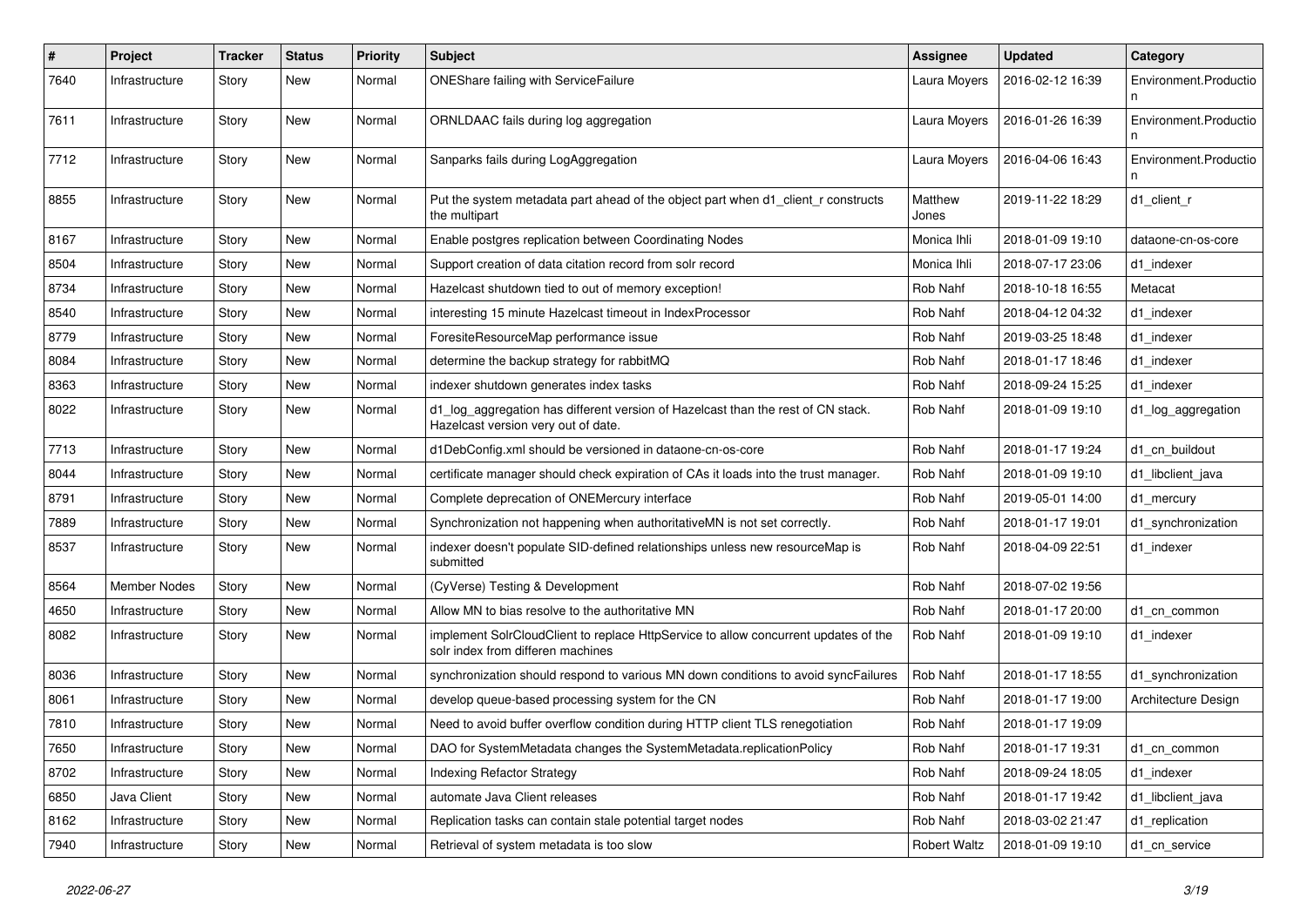| #    | Project                         | <b>Tracker</b> | <b>Status</b> | <b>Priority</b> | <b>Subject</b>                                                                                          | Assignee   | <b>Updated</b>   | Category   |
|------|---------------------------------|----------------|---------------|-----------------|---------------------------------------------------------------------------------------------------------|------------|------------------|------------|
| 8074 | Python GMN                      | Story          | New           | Normal          | Eliminate unnecessary setuid/setgid programs                                                            | Roger Dahl | 2018-01-17 18:48 |            |
| 8073 | Python GMN                      | Story          | <b>New</b>    | Normal          | Make sure unecessary services are disabled                                                              | Roger Dahl | 2018-01-17 18:48 |            |
| 3656 | Infrastructure                  | Story          | New           | Normal          | integration testing: what are acceptable pids for update?                                               | Roger Dahl | 2018-01-17 20:22 |            |
| 6796 | <b>Python Libraries</b>         | Story          | New           | Normal          | Migrate to Python v3                                                                                    | Roger Dahl | 2018-01-17 19:43 |            |
| 5468 | <b>Python Libraries</b>         | Story          | <b>New</b>    | Low             | Remove dead code from D1 Python stack                                                                   | Roger Dahl | 2018-01-17 19:57 |            |
| 8568 | Member Nodes                    | Story          | New           | Normal          | (CyVerse) Move to production                                                                            |            | 2018-04-23 21:18 |            |
| 8352 | <b>Testing MN</b><br>Management | Story          | New           | Normal          | Move to Production                                                                                      |            | 2018-02-08 15:28 |            |
| 5838 | <b>Member Nodes</b>             | Story          | New           | Normal          | <b>GBIF: Testing</b>                                                                                    |            | 2019-01-28 14:39 |            |
| 8848 | Infrastructure                  | Story          | <b>New</b>    | Normal          | A minor difference of annotation index between CN and MN                                                |            | 2019-11-01 21:37 |            |
| 8856 | Infrastructure                  | Story          | New           | Normal          | Put the system metadata part ahead of the object part when d1_client_python<br>constructs the multipart |            | 2019-11-22 18:31 | d1_python  |
| 8340 | <b>Testing MN</b><br>Management | Story          | New           | Normal          | Discovery                                                                                               |            | 2018-02-08 15:28 |            |
| 8819 | Member Nodes                    | Story          | New           | Normal          | IEDA documents not in DataONE                                                                           |            | 2019-06-13 19:20 |            |
| 8736 | Infrastructure                  | Story          | New           | Normal          | Decouple the index generator to the hazelcast system metadata map                                       |            | 2019-01-22 19:27 | d1 indexer |
| 8842 | Infrastructure                  | Story          | New           | Normal          | Some exceptions in Metacat                                                                              |            | 2019-09-19 17:53 |            |
| 8347 | <b>Testing MN</b><br>Management | Story          | New           | Normal          | Testing & Development                                                                                   |            | 2018-02-08 15:28 |            |
| 8204 | Infrastructure                  | Story          | New           | Normal          | Adjust memory allocation for services running under JVM on CNs                                          |            | 2018-01-09 19:10 |            |
| 8853 | Infrastructure                  | Story          | New           | Normal          | Make cn.resolve smarter                                                                                 |            | 2019-11-15 16:50 |            |
| 8589 | <b>Member Nodes</b>             | Story          | New           | Normal          | ARM: Re-Discovery & Planning                                                                            |            | 2018-05-10 21:44 |            |
| 8806 | Infrastructure                  | Story          | New           | Normal          | Cleanup from OS upgrades                                                                                |            | 2019-05-21 12:45 |            |
| 8208 | Infrastructure                  | Story          | New           | Normal          | Review and adjust memory allocated to d1-index-task-generator and<br>d1-index-task-processor            |            | 2018-01-09 19:10 |            |
| 8207 | Infrastructure                  | Story          | New           | Normal          | review and adjust memory allocated to d1-processing                                                     |            | 2018-01-09 19:10 |            |
| 8515 | <b>Testing MN</b><br>Management | Story          | New           | Normal          | meow: Move to Production                                                                                |            | 2018-03-22 20:45 |            |
| 8762 | Infrastructure                  | Story          | New           | Normal          | Add new formats to CN                                                                                   |            | 2019-02-07 20:03 |            |
| 4091 | Infrastructure                  | Story          | New           | Normal          | <b>ESRI GeoPortal MN stack</b>                                                                          |            | 2013-10-15 13:36 |            |
| 5895 | Member Nodes                    | Story          | New           | Normal          | GBIF: Transition to production                                                                          |            | 2018-01-22 18:41 |            |
| 8343 | <b>Testing MN</b><br>Management | Story          | New           | Normal          | Planning                                                                                                |            | 2018-02-08 15:28 |            |
| 6883 | Infrastructure                  | Story          | New           | Normal          | support for ESRI Shapefile object format                                                                |            | 2018-01-17 19:40 | Format ID  |
| 1644 | DataONE API                     | Story          | New           | Normal          | Develop an object format creation policy                                                                |            | 2018-01-17 20:46 |            |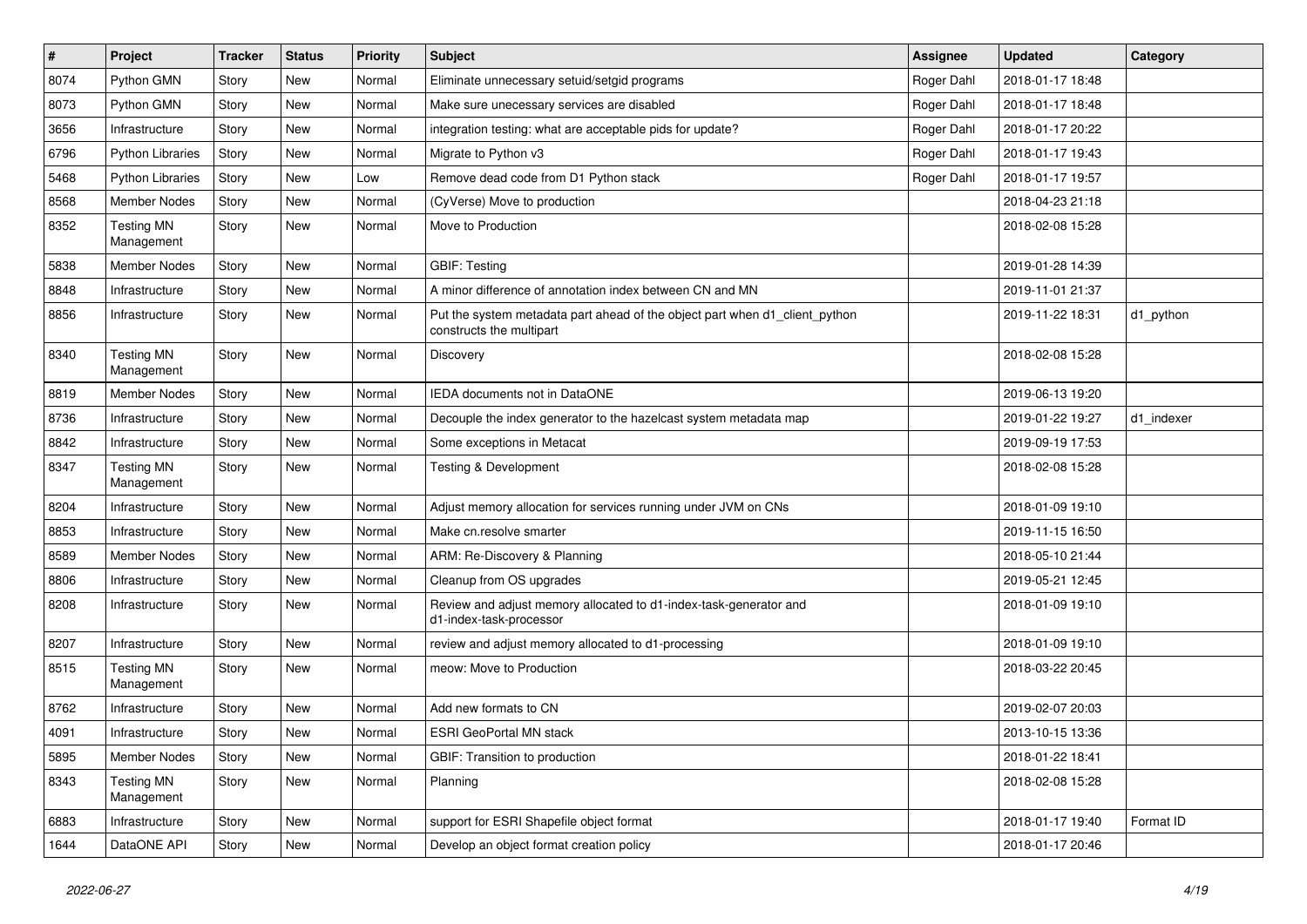| #    | Project                         | <b>Tracker</b> | <b>Status</b>   | <b>Priority</b> | <b>Subject</b>                                                                       | Assignee           | <b>Updated</b>   | Category                         |
|------|---------------------------------|----------------|-----------------|-----------------|--------------------------------------------------------------------------------------|--------------------|------------------|----------------------------------|
| 8521 | <b>Member Nodes</b>             | Story          | <b>New</b>      | Normal          | <b>CAFF: Testing &amp; Development</b>                                               |                    | 2018-04-06 15:17 |                                  |
| 5867 | <b>Member Nodes</b>             | Story          | <b>New</b>      | Normal          | GBIF: Registration in Production environment                                         |                    | 2019-01-24 17:08 |                                  |
| 7807 | Infrastructure                  | Story          | <b>New</b>      | Low             | cn.synchronize should support synchronization failure corrections.                   |                    | 2018-01-17 19:15 | Architecture Design              |
| 2548 | Infrastructure                  | Story          | <b>New</b>      | Normal          | recasting untrusted certs to public poses accessibility inconsistency to users       |                    | 2018-01-17 20:36 | Authentication,<br>Authorization |
| 7224 | Infrastructure                  | Story          | <b>New</b>      | Normal          | push synchronization request status indicator: synchronizeStatus method option       |                    | 2018-01-17 19:38 | Architecture Design              |
| 8381 | <b>Testing MN</b><br>Management | Story          | New             | Normal          | Discovery                                                                            |                    | 2018-02-27 17:32 |                                  |
| 8463 | <b>Testing MN</b><br>Management | Story          | <b>New</b>      | Normal          | test: Testing & Development                                                          |                    | 2018-03-01 21:04 |                                  |
| 8358 | <b>Member Nodes</b>             | Story          | In<br>Progress  | Normal          | Discovery & Planning (CAFF)                                                          | Amy Forrester      | 2018-04-06 14:56 |                                  |
| 8535 | <b>Member Nodes</b>             | Story          | In<br>Progress  | Normal          | Neotoma: Story: Discovery & Planning                                                 | Amy Forrester      | 2018-04-09 21:14 |                                  |
| 7754 | Search UI                       | Story          | In<br>Progress  | Normal          | Support for XSL transform of various metadata formats                                | <b>Bryce Mecum</b> | 2018-05-17 14:18 | MetacatUI                        |
| 7358 | Infrastructure                  | Story          | In<br>Progress  | Normal          | ContactSubject on NodeList must be valid D1 Idap entry                               | Dave Vieglais      | 2016-12-21 09:05 | Authentication,<br>Authorization |
| 7219 | Python GMN                      | Story          | In<br>Progress  | Normal          | Upgrade Django version used by GMN, add better support for PUT operations            | Dave Vieglais      | 2016-03-25 01:24 |                                  |
| 4188 | Infrastructure                  | Story          | In<br>Progress  | Normal          | dataone Exception definition and implementation requires clarification               | Dave Vieglais      | 2018-01-17 20:05 | d1 schemas                       |
| 7407 | Infrastructure                  | Story          | In<br>Progress  | Normal          | object formats in the d1_common_java bootstrap list are inconsistent with production | Dave Vieglais      | 2016-03-15 16:49 | d1 indexer                       |
| 725  | Infrastructure                  | Story          | In<br>Progress  | Normal          | Create Authentication and Access control design specifications                       | Dave Vieglais      | 2018-01-17 20:52 | Documentation                    |
| 6071 | Infrastructure                  | Story          | In.<br>Progress | Normal          | Release Notes and documentation                                                      | Dave Vieglais      | 2018-01-17 19:53 | Documentation                    |
| 7716 | Infrastructure                  | Story          | In<br>Progress  | Normal          | How to facilitate resubmission of sync Failures?                                     | Dave Vieglais      | 2018-01-17 19:22 | d1_synchronization               |
| 7920 | Infrastructure                  | Story          | In<br>Progress  | Normal          | migrate apache2 authorization rules from 2.2 conforming to 2.4                       | Dave Vieglais      | 2018-01-17 18:59 | d1_cn_buildout                   |
| 7882 | Infrastructure                  | Story          | In<br>Progress  | Normal          | Tune CN logfile management                                                           | Dave Vieglais      | 2018-01-17 19:03 |                                  |
| 7146 | OGC-Slender<br>Node             | Story          | In<br>Progress  | Normal          | Determine formatId for content retrievable from NODC services                        | Dave Vieglais      | 2015-06-05 13:37 |                                  |
| 8038 | Infrastructure                  | Story          | In<br>Progress  | Normal          | connect logging output to a log analysis tool                                        | Dave Vieglais      | 2018-01-17 18:52 | d1_synchronization               |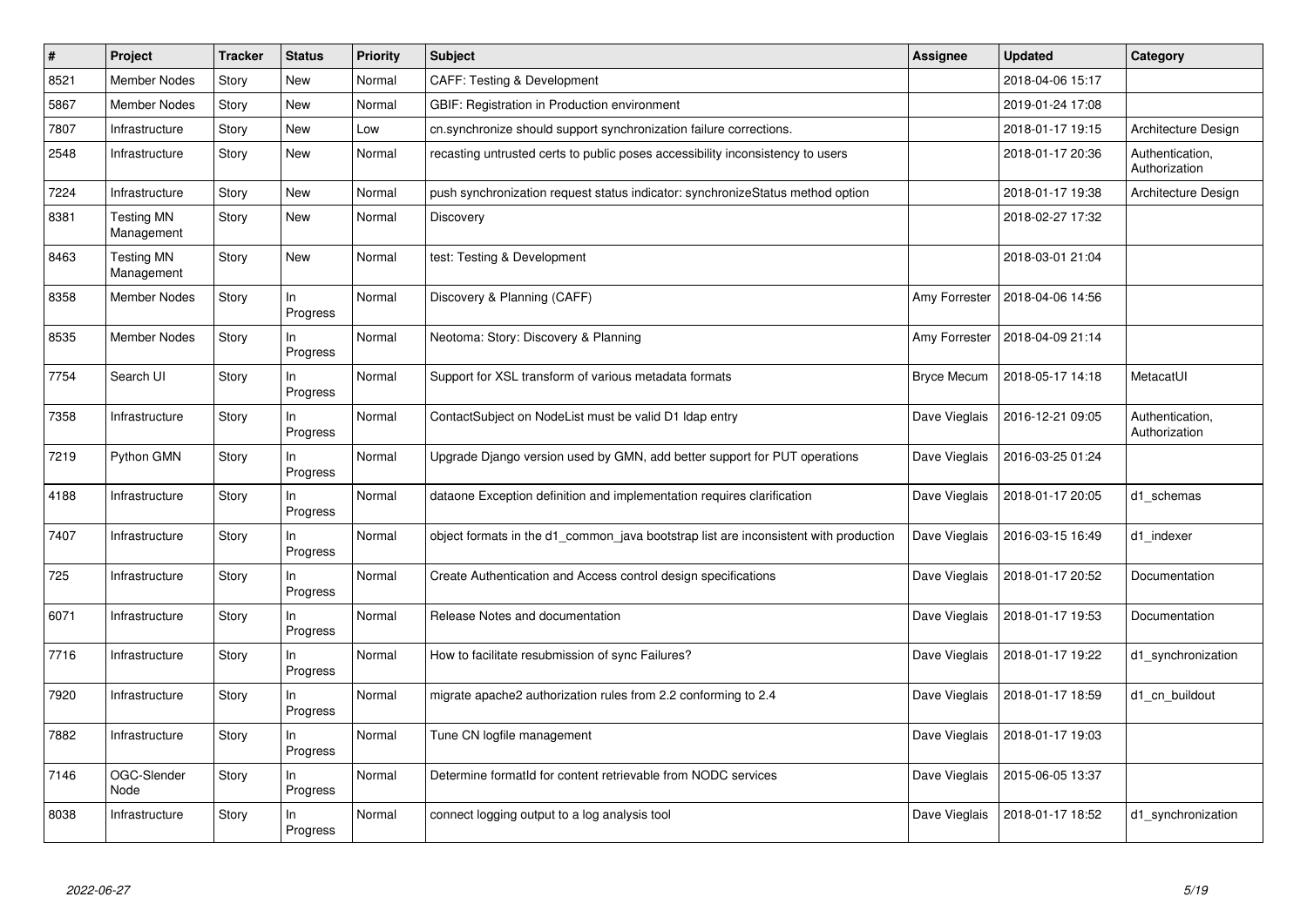| #    | Project             | <b>Tracker</b> | <b>Status</b>  | <b>Priority</b> | <b>Subject</b>                                                                                                           | <b>Assignee</b> | <b>Updated</b>   | Category            |
|------|---------------------|----------------|----------------|-----------------|--------------------------------------------------------------------------------------------------------------------------|-----------------|------------------|---------------------|
| 7151 | OGC-Slender<br>Node | Story          | In<br>Progress | Normal          | Generate system metadata for content                                                                                     | Dave Vieglais   | 2015-06-08 18:58 |                     |
| 5141 | Infrastructure      | Story          | In<br>Progress | Normal          | Describe the mn.updateSystemMetadata behavior in use case document                                                       | Dave Vieglais   | 2018-01-17 19:58 | Documentation       |
| 8225 | <b>Member Nodes</b> | Story          | In<br>Progress | Normal          | Customize Indexing & View for gmd-pangaea                                                                                | Rob Nahf        | 2018-05-17 14:30 |                     |
| 8738 | Infrastructure      | Story          | ln<br>Progress | Normal          | HZEventFilter performance decline with increased task queue                                                              | Rob Nahf        | 2018-10-30 04:10 | d1 indexer          |
| 3591 | Infrastructure      | Story          | In<br>Progress | Normal          | Content consistency checks for new member nodes                                                                          | Rob Nahf        | 2018-01-17 20:23 | MNWebChecker        |
| 8081 | Infrastructure      | Story          | In<br>Progress | Normal          | develop federated broker configuration for indexing                                                                      | Rob Nahf        | 2018-01-17 18:46 | d1 indexer          |
| 8172 | Infrastructure      | Story          | In<br>Progress | Normal          | investigate atomic updates for some solr updates                                                                         | Rob Nahf        | 2018-01-17 18:39 | d1_indexer          |
| 8525 | Infrastructure      | Story          | In<br>Progress | High            | timeout exceptions thrown from Hazelcast disable synchronization                                                         | Rob Nahf        | 2018-11-16 17:32 | d1 synchronization  |
| 8227 | Infrastructure      | Story          | In<br>Progress | Normal          | ExceptionHandler regurgitates long html pages into the wrapping ServiceFailure<br>message, which goes into CN log files. | Rob Nahf        | 2018-01-09 19:10 | d1 common java      |
| 7832 | Infrastructure      | Story          | In<br>Progress | Normal          | migrate from JibX to JAXB for XML binding / codegen                                                                      | Rob Nahf        | 2018-01-17 19:06 | d1_common_java      |
| 6377 | Infrastructure      | Story          | In<br>Progress | Normal          | Review CNode initialization in ReplicationManager - it doesn't use local CN reference                                    | Rob Nahf        | 2018-01-17 19:52 | d1_replication      |
| 3666 | Java Client         | Story          | In<br>Progress | Low             | D1Client.listUpdateHistory() needs to handle changing access policies                                                    | Rob Nahf        | 2018-01-17 20:19 | d1_libclient_java   |
| 6395 | Infrastructure      | Story          | In<br>Progress | Normal          | Menber Node testers are stuck when the MNWebTester hangs / crashes                                                       | Rob Nahf        | 2018-01-17 19:51 | MNWebChecker        |
| 4463 | Infrastructure      | Story          | In<br>Progress | Normal          | Incorporate Node Replication Policy into replication processing                                                          | Rob Nahf        | 2018-01-17 20:03 | d1_replication      |
| 8032 | Python GMN          | Story          | In<br>Progress | Normal          | GMN v2                                                                                                                   | Roger Dahl      | 2018-01-17 18:55 |                     |
| 8155 | Infrastructure      | Story          | In<br>Progress | Normal          | Ensure GMN fully supports the Package API                                                                                | Roger Dahl      | 2018-01-17 18:43 | d1 mn GMN           |
| 8727 | <b>Member Nodes</b> | Story          | In<br>Progress | Normal          | <b>NCAR Discovery &amp; Assessment</b>                                                                                   |                 | 2019-01-22 18:34 |                     |
| 8049 | Infrastructure      | Story          | In<br>Progress | Normal          | Support synchronization of system metadata for unhosted METADATA and<br><b>RES MAP objects</b>                           |                 | 2018-01-17 18:50 | Architecture Design |
| 8364 | CN REST             | Story          | In<br>Progress | Normal          | Ensure portal uses correct X509 certificates                                                                             |                 | 2019-05-21 12:57 | d1_portal_servlet   |
| 4052 | Infrastructure      | Story          | In<br>Progress | Normal          | OPeNDAP MN Story                                                                                                         |                 | 2013-10-06 20:07 | mn.OPeNDAP          |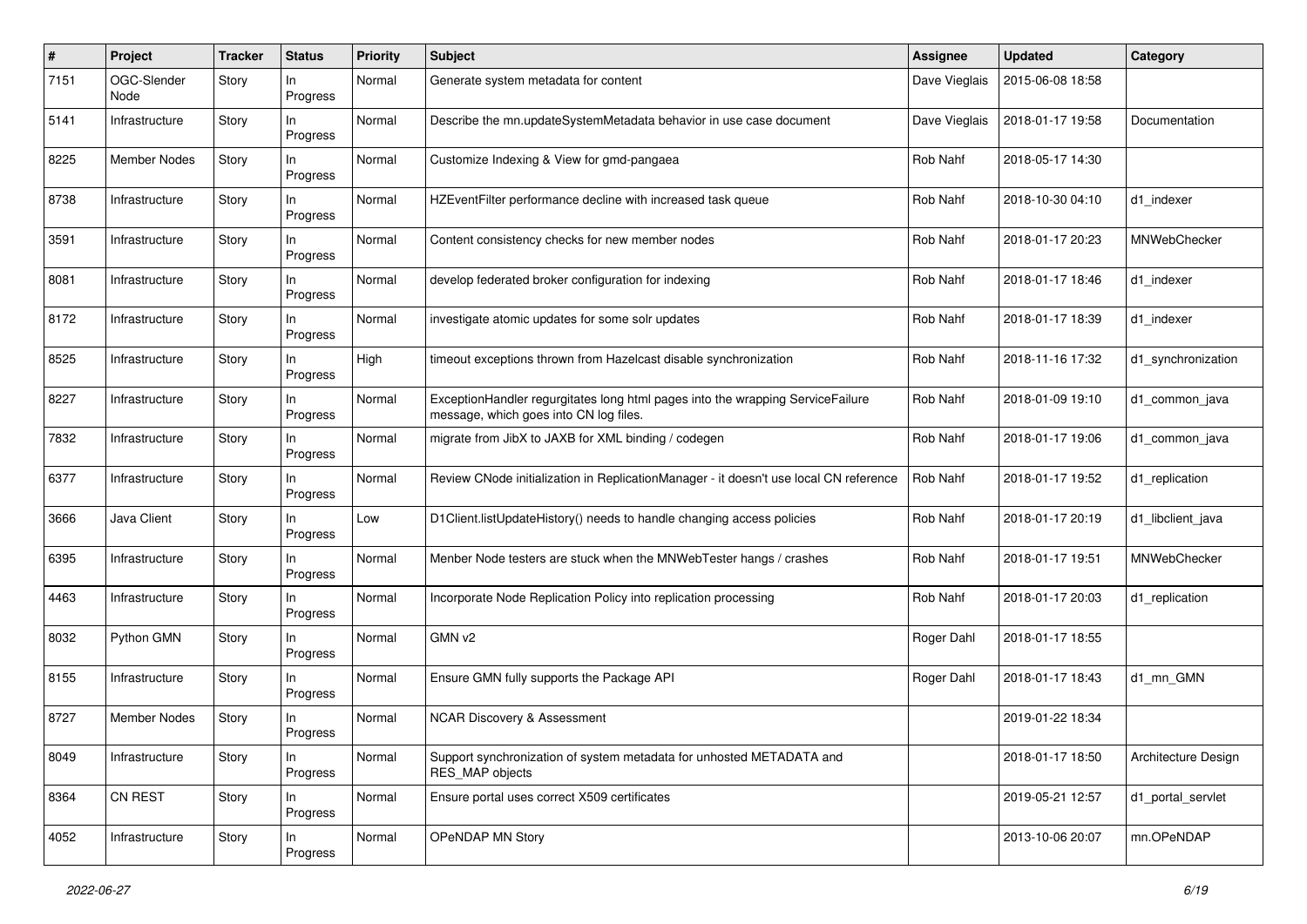| $\pmb{\#}$ | <b>Project</b>      | <b>Tracker</b> | <b>Status</b>  | <b>Priority</b> | <b>Subject</b>                                                                                                                                | <b>Assignee</b>        | <b>Updated</b>   | Category                   |
|------------|---------------------|----------------|----------------|-----------------|-----------------------------------------------------------------------------------------------------------------------------------------------|------------------------|------------------|----------------------------|
| 5833       | <b>Member Nodes</b> | Story          | In<br>Progress | Normal          | GBIF: Developing                                                                                                                              |                        | 2019-02-19 18:24 |                            |
| 7149       | OGC-Slender<br>Node | Story          | Testing        | Normal          | Implement mechanism to retrieve a list of objects available from repository                                                                   | Dave Vieglais          | 2015-06-05 13:37 |                            |
| 3768       | Infrastructure      | Task           | New            | Normal          | Add canonical DataONE description paper to citing DataONE web-page                                                                            | Amber<br><b>Budden</b> | 2013-05-16 22:20 | Community<br>Engagement    |
| 5899       | <b>Member Nodes</b> | Task           | <b>New</b>     | Normal          | GBIF: Create news item                                                                                                                        | Amy Forrester          | 2019-01-24 17:10 |                            |
| 8645       | <b>Member Nodes</b> | Task           | New            | Normal          | (Cyverse) Mutual acceptance                                                                                                                   | Amy Forrester          | 2018-07-05 14:26 |                            |
| 7979       | <b>Member Nodes</b> | Task           | New            | Normal          | GINA: Configure SSL Certificates for Testing Environment                                                                                      | Amy Forrester          | 2018-08-31 15:23 |                            |
| 8723       | <b>Member Nodes</b> | Task           | New            | Low             | tDAR: Implemented IP Whitelisting on tDAR systems / Impacts to reporting                                                                      | Amy Forrester          | 2018-10-02 16:51 |                            |
| 7986       | <b>Member Nodes</b> | Task           | New            | Normal          | GINA: Configure SSL Certificates for Production                                                                                               | Amy Forrester          | 2018-08-31 15:22 |                            |
| 3115       | Infrastructure      | Task           | <b>New</b>     | Normal          | Get R client into working state.                                                                                                              | <b>Andrew Pippin</b>   | 2012-08-02 17:32 |                            |
| 3467       | Infrastructure      | Task           | New            | Normal          | MN.listObject should use auto-incremented key                                                                                                 | Ben Leinfelder         | 2013-01-08 18:31 | Metacat                    |
| 3465       | Infrastructure      | Task           | New            | Normal          | Improve Metacat listObject slicing                                                                                                            | Ben Leinfelder         | 2013-01-08 18:54 | Metacat                    |
| 3210       | <b>Member Nodes</b> | Task           | New            | Normal          | Collect application metadata for the AKN member node                                                                                          | Ben Leinfelder         | 2013-01-08 19:23 |                            |
| 3466       | Infrastructure      | Task           | New            | Normal          | Add synthetic key to systemMetadata table                                                                                                     | Ben Leinfelder         | 2013-01-08 18:30 |                            |
| 3468       | Infrastructure      | Task           | New            | Normal          | Explore how CN.listObject can effectively use auto-incremented key                                                                            | Ben Leinfelder         | 2013-01-08 18:35 | Documentation              |
| 3357       | Infrastructure      | Task           | New            | Normal          | Address ISet iterator bug that only iterates over a subset of the ISet                                                                        | Ben Leinfelder         | 2012-12-12 16:54 | Metacat                    |
| 3374       | <b>Member Nodes</b> | Task           | New            | Normal          | Move kepler-library.org Metacat to new server                                                                                                 | Ben Leinfelder         | 2012-11-08 00:31 |                            |
| 2492       | Infrastructure      | Task           | <b>New</b>     | Normal          | Add status page for given {pid}                                                                                                               | Ben Leinfelder         | 2012-03-15 02:02 | d1 monitor                 |
| 3626       | Infrastructure      | Task           | New            | Normal          | Metacat should use correct object format for ESRI profile metadata                                                                            | Ben Leinfelder         | 2013-02-27 23:56 | Metacat                    |
| 2343       | Infrastructure      | Task           | New            | Normal          | Convert style sheets to separate product                                                                                                      | Ben Leinfelder         | 2012-02-15 17:43 |                            |
| 3635       | Infrastructure      | Task           | New            | Normal          | Phase two Morpho implementation                                                                                                               | Ben Leinfelder         | 2013-03-25 22:49 |                            |
| 3625       | Infrastructure      | Task           | New            | Normal          | Update existing SANParks doctype="metadata" objects to new ESRI/FGDC<br>objectFormatId                                                        | Ben Leinfelder         | 2013-02-27 23:44 | Environment.Productio<br>n |
| 2168       | <b>CN REST</b>      | Task           | New            | Normal          | Design UI for identity validation                                                                                                             | Ben Leinfelder         | 2015-01-19 22:59 |                            |
| 3612       | Infrastructure      | Task           | New            | Normal          | CN SystemMetadata has incomplete obsoletedBy information                                                                                      | Ben Leinfelder         | 2013-03-08 17:43 | Environment.Productio      |
| 3605       | <b>Member Nodes</b> | Task           | New            | Normal          | Install a new Metacat instance for the Avian Knowledge Network (AKN) member node   Ben Leinfelder   2013-02-21 16:20                          |                        |                  |                            |
| 3597       | Member Nodes        | Task           | New            | Normal          | The Avian Knolwedge Network (AKN) and Cornell Lab of Ornithology eBird should be   Ben Leinfelder   2014-04-23 01:32<br>distinct Member Nodes |                        |                  |                            |
| 3260       | <b>Member Nodes</b> | Task           | New            | Normal          | Scope out the implementation of a CitSci.org MN                                                                                               | <b>Bruce Wilson</b>    | 2012-09-20 20:51 |                            |
| 5454       | <b>Member Nodes</b> | Task           | New            | Normal          | Evaluate dataverse poential MN                                                                                                                | <b>Bruce Wilson</b>    | 2014-05-29 19:30 |                            |
| 8753       | Infrastructure      | Task           | New            | Normal          | Add support for EML 2.2 (indexing, view)                                                                                                      | <b>Bryce Mecum</b>     | 2018-12-19 00:54 |                            |
| 8858       | Infrastructure      | Task           | New            | Normal          | Update CN Apache configs in version control with directives to support sitemaps                                                               | <b>Bryce Mecum</b>     | 2020-02-24 19:26 |                            |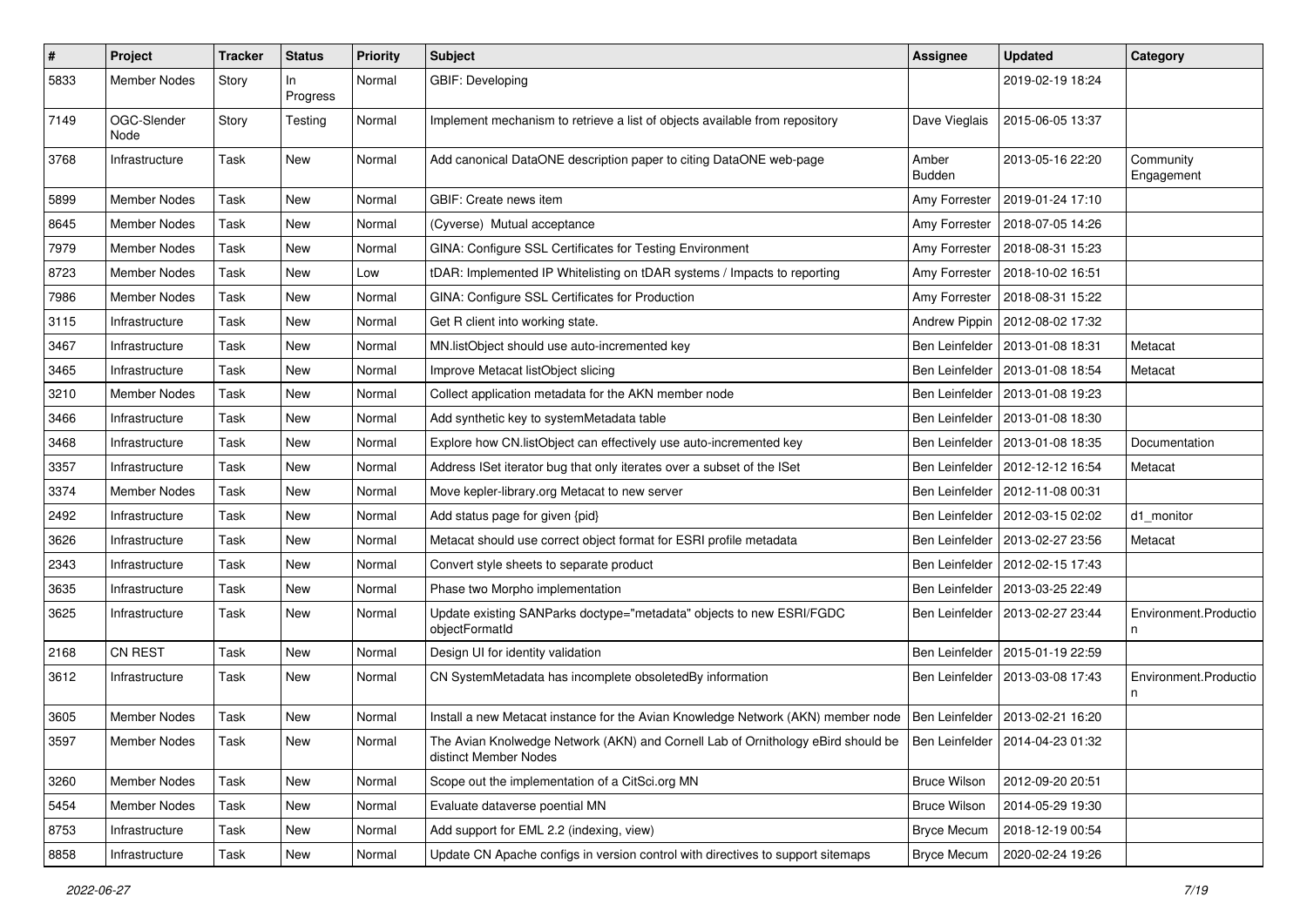| $\vert$ # | Project             | <b>Tracker</b> | <b>Status</b> | <b>Priority</b> | Subject                                                                                                          | <b>Assignee</b>    | <b>Updated</b>   | Category                  |
|-----------|---------------------|----------------|---------------|-----------------|------------------------------------------------------------------------------------------------------------------|--------------------|------------------|---------------------------|
| 8755      | Infrastructure      | Task           | <b>New</b>    | Normal          | Expand EML indexing support for EML 2.2                                                                          | <b>Bryce Mecum</b> | 2019-08-15 01:50 |                           |
| 8754      | Infrastructure      | Task           | <b>New</b>    | Normal          | Add EML 2.2 to CN formats list                                                                                   | <b>Bryce Mecum</b> | 2018-12-19 00:54 |                           |
| 6250      | Infrastructure      | Task           | <b>New</b>    | Normal          | CN methods return 500 ServiceFailure when called with bogus test data and without<br>certificates                | Chris Jones        | 2014-08-29 18:59 | d1 cn service             |
| 3328      | Infrastructure      | Task           | <b>New</b>    | Normal          | Enable a data preview from the search results page                                                               | Chris Jones        | 2012-10-23 19:34 | d1_mercury                |
| 3980      | <b>Member Nodes</b> | Task           | <b>New</b>    | Normal          | Missing content                                                                                                  | Chris Jones        | 2013-09-25 21:48 |                           |
| 6394      | Infrastructure      | Task           | <b>New</b>    | Normal          | Resolve SSL certificate connection errors for UNM Epscor Tier 4 MN in development                                | Chris Jones        | 2014-09-18 18:39 | <b>Support Operations</b> |
| 3175      | Infrastructure      | Task           | New           | Normal          | Include dataoneTypes.xsd in Metacat registered schemas                                                           | Chris Jones        | 2012-10-05 14:23 | Metacat                   |
| 8697      | <b>Member Nodes</b> | Task           | <b>New</b>    | Normal          | ESSDIVE: anonymous download issue                                                                                | Chris Jones        | 2018-09-13 19:40 |                           |
| 5121      | <b>Member Nodes</b> | Task           | <b>New</b>    | Normal          | Fix DryadDataFile instance documents with no dcterms:creator element                                             | Chris Jones        | 2014-04-30 19:25 |                           |
| 8778      | <b>CN REST</b>      | Task           | <b>New</b>    | Normal          | Ensure SystemMetadata replica auditing updates are saved and broadcast                                           | Chris Jones        | 2019-03-12 16:54 | d1 replication auditor    |
| 8777      | <b>CN REST</b>      | Task           | <b>New</b>    | Normal          | Configure CN to audit objects greater than 1GB                                                                   | Chris Jones        | 2019-03-13 20:50 | d1_replication_auditor    |
| 5122      | <b>Member Nodes</b> | Task           | <b>New</b>    | Normal          | Verify/update information in TFRI's node registration                                                            | Chris Jones        | 2014-04-18 16:51 |                           |
| 5136      | Infrastructure      | Task           | New           | Normal          | Change DNS seetings on all DataONE VMs                                                                           | Chris Jones        | 2014-05-08 03:16 | Environment.Productio     |
| 6168      | Infrastructure      | Task           | New           | Normal          | CNAuthorization.setRightsHolder() returns 500 ServiceFailure                                                     | Chris Jones        | 2014-08-29 16:01 | d1 cn service             |
| 4200      | Infrastructure      | Task           | New           | Normal          | Update replication.properties with metacat database password after upgrade before<br>starting process daemon     | Chris Jones        | 2013-12-11 20:34 | Environment.Productio     |
| 6166      | Infrastructure      | Task           | <b>New</b>    | Normal          | CNRead.getChecksum() returns Content-Type of text/csv while it should be an xml<br>type                          | Chris Jones        | 2014-08-29 15:04 | d1_cn_service             |
| 2896      | Infrastructure      | Task           | <b>New</b>    | Normal          | Modify the admin DN in createObjectformat script per environment                                                 | Chris Jones        | 2012-10-05 14:23 | d1 cn buildout            |
| 4125      | Infrastructure      | Task           | New           | Normal          | Mock up an informational section of the Member Node detail view                                                  | Chris Jones        | 2014-03-31 17:41 | d1 dashboard              |
| 5137      | Infrastructure      | Task           | <b>New</b>    | Normal          | Fix DataONE CA chain file location in cn-buildout                                                                | Chris Jones        | 2014-04-25 15:06 | d1_cn_buildout            |
| 8776      | <b>CN REST</b>      | Task           | New           | Normal          | Set valid replica status to completed                                                                            | Chris Jones        | 2019-03-12 15:57 | d1_replication_auditor    |
| 3616      | Infrastructure      | Task           | New           | Normal          | Enable ServiceMethodRestriction support in Metacat                                                               | Chris Jones        | 2013-02-27 16:28 | Metacat                   |
| 3511      | Infrastructure      | Task           | <b>New</b>    | Normal          | Issue certificates from D1TestIntCA for stage environment nodes, and revoke<br>certificates signed by D1TestCA   | Chris Jones        | 2014-09-24 18:25 | <b>Support Operations</b> |
| 3510      | Infrastructure      | Task           | New           | Normal          | Issue certificates from D1TestIntCA for sandbox environment nodes, and revoke<br>certificates signed by D1TestCA | Chris Jones        | 2014-09-24 18:25 | <b>Support Operations</b> |
| 3509      | Infrastructure      | Task           | New           | Normal          | Issue certificates from D1TestIntCA for dev environment nodes, and revoke<br>certificates signed by D1TestCA     | Chris Jones        | 2014-09-24 18:25 | <b>Support Operations</b> |
| 3488      | Infrastructure      | Task           | <b>New</b>    | Normal          | Create custom merge policy to support managing data/information inconsistency                                    | Chris Jones        | 2014-03-14 17:27 | Metacat                   |
| 2033      | Infrastructure      | Task           | <b>New</b>    | Normal          | Document hardware / CN administrators and their contact info                                                     | Dave Vieglais      | 2014-09-24 18:29 | Management                |
| 3411      | Member Nodes        | Task           | New           | Normal          | Collate documents of relevance to MN deployment and operation                                                    | Dave Vieglais      | 2012-12-01 18:33 |                           |
| 7199      | Python GMN          | Task           | New           | Normal          | Implement support for token authentication approach                                                              | Dave Vieglais      | 2016-03-25 01:27 |                           |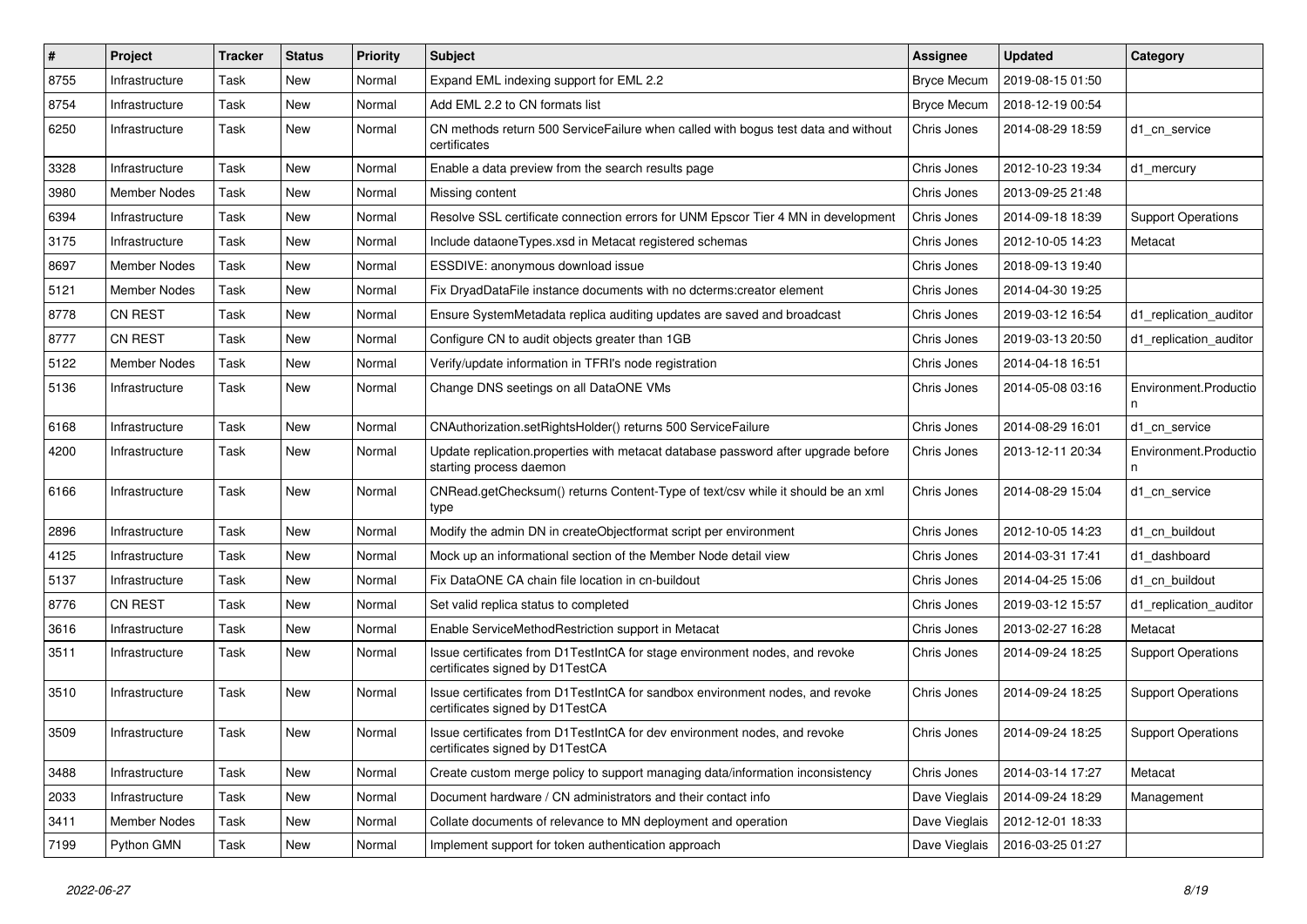| #    | Project                           | <b>Tracker</b> | <b>Status</b> | <b>Priority</b> | <b>Subject</b>                                                                                                                    | <b>Assignee</b> | <b>Updated</b>   | Category                  |
|------|-----------------------------------|----------------|---------------|-----------------|-----------------------------------------------------------------------------------------------------------------------------------|-----------------|------------------|---------------------------|
| 3314 | Infrastructure                    | Task           | <b>New</b>    | Normal          | CNRead.getQueryEngineDescription() - REST URL                                                                                     | Dave Vieglais   | 2014-10-02 17:21 | Documentation             |
| 3308 | Infrastructure                    | Task           | <b>New</b>    | Normal          | Document the process for removing content contributed from a specific member node<br>and/or the entire member node                | Dave Vieglais   | 2014-03-14 18:29 | <b>Support Operations</b> |
| 7127 | DataONE API                       | Task           | <b>New</b>    | Normal          | Finalize CNAuthentication interface                                                                                               | Dave Vieglais   | 2015-05-21 19:31 | api documentation         |
| 7439 | <b>MN Service</b><br>Registration | Task           | <b>New</b>    | Normal          | Update the search interface to support rendering and other actions for services                                                   | Dave Vieglais   | 2015-10-16 14:06 |                           |
| 3974 | Infrastructure                    | Task           | <b>New</b>    | Normal          | Complete agenda for meeting                                                                                                       | Dave Vieglais   | 2013-09-11 20:59 |                           |
| 3315 | Infrastructure                    | Task           | <b>New</b>    | Normal          | CNRead.query() - POST in addition to GET                                                                                          | Dave Vieglais   | 2014-10-02 17:21 | Documentation             |
| 1961 | Infrastructure                    | Task           | New           | Normal          | Types.ErrorMessage - does not exist                                                                                               | Dave Vieglais   | 2014-10-02 17:21 | Documentation             |
| 7279 | Infrastructure                    | Task           | <b>New</b>    | Normal          | MN implementation documentation - need document management solution                                                               | Dave Vieglais   | 2015-07-28 22:24 | Documentation             |
| 7838 | DataONE API                       | Task           | New           | Normal          | Modify the obsolescence chain process to accommodate the use case where both old<br>and new PIDs are present on the CN for v1 MNs | Dave Vieglais   | 2016-06-29 02:20 |                           |
| 2791 | Infrastructure                    | Task           | <b>New</b>    | Normal          | verify on dev machines                                                                                                            | Dave Vieglais   | 2012-05-21 17:41 | d1 cn buildout            |
| 1986 | Infrastructure                    | Task           | New           | Normal          | Update UC04 to use correct CN method for determining if a PID exists                                                              | Dave Vieglais   | 2014-10-02 17:21 | Documentation             |
| 1983 | Infrastructure                    | Task           | New           | Normal          | UC04 describes MNCore.ping() with discovery capability                                                                            | Dave Vieglais   | 2014-10-02 17:21 | Documentation             |
| 2030 | Infrastructure                    | Task           | New           | Normal          | Document the structure and interconnections of VM host hardware at UNM                                                            | Dave Vieglais   | 2014-09-24 18:29 | Hardware                  |
| 3333 | Infrastructure                    | Task           | New           | Low             | Generalize mk * scripts for host name                                                                                             | Dave Vieglais   | 2012-10-11 18:50 | <b>Support Operations</b> |
| 2465 | Infrastructure                    | Task           | <b>New</b>    | Normal          | Authentication - Remove TODO about selecting format for principal name                                                            | Dave Vieglais   | 2014-10-02 17:21 | Documentation             |
| 3380 | Infrastructure                    | Task           | <b>New</b>    | Normal          | Upgrade d1 client hzpeek to Hazelcast 2.x                                                                                         | Dave Vieglais   | 2012-12-12 16:50 |                           |
| 7103 | <b>Member Nodes</b>               | Task           | New           | Normal          | Create a new test certificate for mnStagePISCO                                                                                    | Dave Vieglais   | 2015-05-14 18:29 |                           |
| 7427 | <b>Python Libraries</b>           | Task           | New           | Normal          | adjust API signatures in python libraries                                                                                         | Dave Vieglais   | 2016-03-25 01:11 | d1_libclient_python       |
| 2028 | Infrastructure                    | Task           | New           | Normal          | Document VM specifications for CNs                                                                                                | Dave Vieglais   | 2014-09-24 18:29 | Management                |
| 7767 | Infrastructure                    | Task           | <b>New</b>    | Normal          | In DataONE search results, move map display to map extent                                                                         | Dave Vieglais   | 2016-05-04 18:31 |                           |
| 8066 | Infrastructure                    | Task           | New           | Normal          | Verify completeness of unit test MetacatRdfXmlSubprocessorTest                                                                    | Dave Vieglais   | 2017-04-11 23:47 | d1 indexer                |
| 6167 | Infrastructure                    | Task           | New           | Normal          | Docs for CNRead.search() say "SOLR" in capital but actual API expects "solr" in lower<br>case                                     | Dave Vieglais   | 2014-10-02 17:21 | Documentation             |
| 8369 | Infrastructure                    | Task           | <b>New</b>    | Normal          | Verify operation and transfer DNS                                                                                                 | Dave Vieglais   | 2018-02-15 17:40 |                           |
| 7850 | Infrastructure                    | Task           | <b>New</b>    | Normal          | Passing SID to MNRead.systemMetadataChanged()                                                                                     | Dave Vieglais   | 2016-07-20 20:00 |                           |
| 2029 | Infrastructure                    | Task           | New           | Normal          | Document VM specifications for replication MNs                                                                                    | Dave Vieglais   | 2014-09-24 18:29 | Management                |
| 3810 | Infrastructure                    | Task           | New           | Normal          | Identify and setup location for user oriented operational docs                                                                    | Dave Vieglais   | 2014-09-24 18:27 | <b>Support Operations</b> |
| 7096 | CN REST                           | Task           | New           | Normal          | Unexpectedly closed streams / disconnects on UNM network                                                                          | Dave Vieglais   | 2015-05-12 17:49 |                           |
| 4723 | Infrastructure                    | Task           | New           | Normal          | MN recognition of CN                                                                                                              | Dave Vieglais   | 2014-10-02 17:21 |                           |
| 4722 | Infrastructure                    | Task           | New           | Normal          | Clarify permissions for CN                                                                                                        | Dave Vieglais   | 2014-10-02 17:21 |                           |
| 4704 | Infrastructure                    | Task           | New           | Normal          | Create a view of MN holdings from a CN perspective                                                                                | Dave Vieglais   | 2014-04-09 15:33 |                           |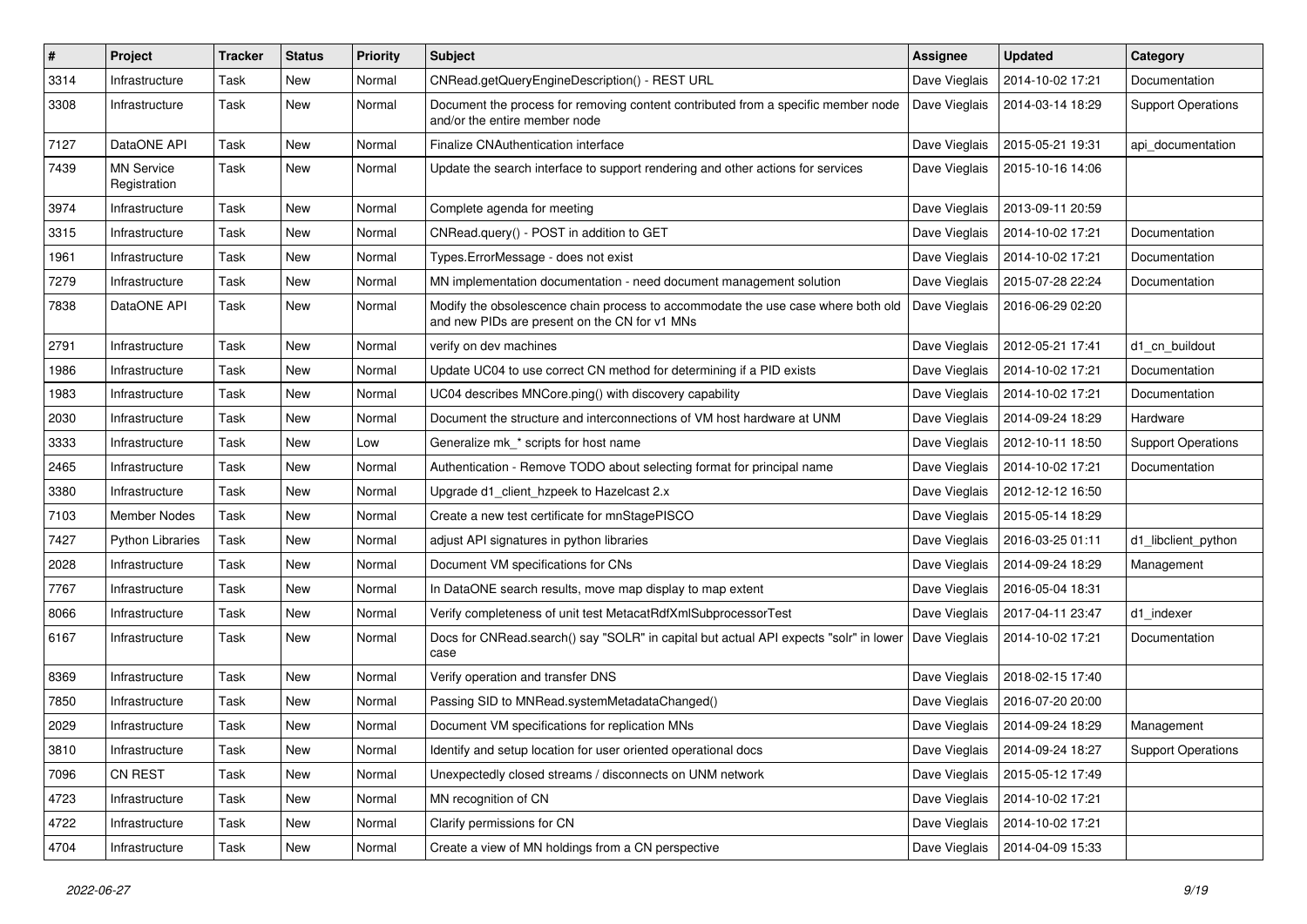| $\#$ | Project                 | <b>Tracker</b> | <b>Status</b> | <b>Priority</b> | <b>Subject</b>                                                                                               | <b>Assignee</b> | <b>Updated</b>   | Category           |
|------|-------------------------|----------------|---------------|-----------------|--------------------------------------------------------------------------------------------------------------|-----------------|------------------|--------------------|
| 7839 | DataONE API             | Task           | New           | Normal          | Online documentation places synchronize in CNRead api                                                        | Dave Vieglais   | 2016-12-21 09:04 | api documentation  |
| 3108 | Infrastructure          | Task           | <b>New</b>    | Normal          | lastHarvested date is always equal to the current time.                                                      | Dave Vieglais   | 2012-07-30 22:11 |                    |
| 6478 | Infrastructure          | Task           | New           | Normal          | move mncheck VM to a different VMhost                                                                        | Dave Vieglais   | 2014-10-01 20:34 | MNWebChecker       |
| 8604 | Infrastructure          | Task           | New           | Normal          | Update the static IP lists for robots etc                                                                    | Dave Vieglais   | 2018-06-07 20:56 | d1_log_aggregation |
| 7176 | Infrastructure          | Task           | <b>New</b>    | Normal          | Develop textual documentation for certificate management                                                     | Dave Vieglais   | 2015-06-10 01:33 | Documentation      |
| 7177 | Infrastructure          | Task           | New           | Normal          | Develop video documentation for certificate management                                                       | Dave Vieglais   | 2015-06-10 01:33 | Documentation      |
| 3067 | Infrastructure          | Task           | <b>New</b>    | Normal          | Old DAAC PIDs to archive                                                                                     | Dave Vieglais   | 2013-01-02 14:14 | mn.Mercury         |
| 3063 | Infrastructure          | Task           | New           | Normal          | Change Mutability of Metadata documentation                                                                  | Dave Vieglais   | 2014-09-24 18:27 | Documentation      |
| 4190 | Infrastructure          | Task           | New           | Normal          | Update architecture docs to import dataoneErrors.xsd                                                         | Dave Vieglais   | 2014-09-24 18:28 | Documentation      |
| 8804 | Infrastructure          | Task           | New           | Normal          | Add Idap backup config to cn os-core                                                                         | Dave Vieglais   | 2019-05-21 12:32 | dataone-cn-os-core |
| 2826 | Infrastructure          | Task           | New           | Normal          | MNStorage.archive() - Permissions                                                                            | Dave Vieglais   | 2014-10-02 17:21 | Documentation      |
| 7425 | <b>Python Libraries</b> | Task           | New           | Normal          | Replace httplib low level use in RestClient with the requests library                                        | Dave Vieglais   | 2016-03-25 02:03 | d1 common python   |
| 2810 | Infrastructure          | Task           | New           | Normal          | setReplicationStatus() example rwt state transition is incorrect                                             | Dave Vieglais   | 2014-10-02 17:21 | Documentation      |
| 4102 | Infrastructure          | Task           | New           | Normal          | Add expiration policy for CNCore.reserveldentifier()                                                         | Dave Vieglais   | 2014-10-02 17:21 | Documentation      |
| 4098 | Infrastructure          | Task           | New           | Normal          | Synchronization should allow valid replicas held by MNs to set obsoletedBy and<br>archive flags              | Dave Vieglais   | 2014-07-31 22:23 | d1_synchronization |
| 2809 | Infrastructure          | Task           | New           | Normal          | MNStorage.update() - Make behavior explicit                                                                  | Dave Vieglais   | 2014-10-02 17:21 | Documentation      |
| 2794 | Infrastructure          | Task           | New           | Normal          | Exceptions: Remove unsupported exception serializations and add "header<br>serialization"                    | Dave Vieglais   | 2014-10-02 17:21 | Documentation      |
| 2793 | Infrastructure          | Task           | New           | Normal          | MNRead.describe() - Document special requirement of returning D1 exceptions in<br>header                     | Dave Vieglais   | 2014-10-02 17:21 | Documentation      |
| 7168 | OGC-Slender<br>Node     | Task           | New           | Normal          | Generate system metadata for data objects                                                                    | Dave Vieglais   | 2015-06-08 18:59 |                    |
| 7167 | OGC-Slender<br>Node     | Task           | New           | Normal          | Generate system metadata for science metadata                                                                | Dave Vieglais   | 2015-06-08 18:58 |                    |
| 2688 | Infrastructure          | Task           | New           | Normal          | Develop guidelines for how Subject entries are handled - creation, normalization,<br>comparison              | Dave Vieglais   | 2014-09-24 18:27 | Documentation      |
| 8747 | Infrastructure          | Task           | New           | Normal          | Adjust package configuration to persist changes between updates                                              | Dave Vieglais   | 2018-11-16 17:32 |                    |
| 3994 | <b>Member Nodes</b>     | Task           | New           | Normal          | Stories and bugs are showing up in the MN Dashboard; should be restricted to<br><b>MNDeployment trackers</b> | Dave Vieglais   | 2013-09-26 23:34 |                    |
| 2660 | Infrastructure          | Task           | New           | Normal          | Deciding on a key size for D1 certs                                                                          | Dave Vieglais   | 2014-10-02 17:21 | Documentation      |
| 2646 | Infrastructure          | Task           | New           | Normal          | MNReplication.getReplica() - Add information about<br>CNReplication.isNodeAuthorized()                       | Dave Vieglais   | 2014-10-02 17:21 | Documentation      |
| 7169 | OGC-Slender<br>Node     | Task           | New           | Normal          | Enable tracking of obsoletes / obsoleted by for data objects                                                 | Dave Vieglais   | 2015-06-08 19:01 |                    |
| 2593 | Infrastructure          | Task           | New           | Normal          | Prepare science data and metadata content for the workshop                                                   | Dave Vieglais   | 2012-04-09 22:52 |                    |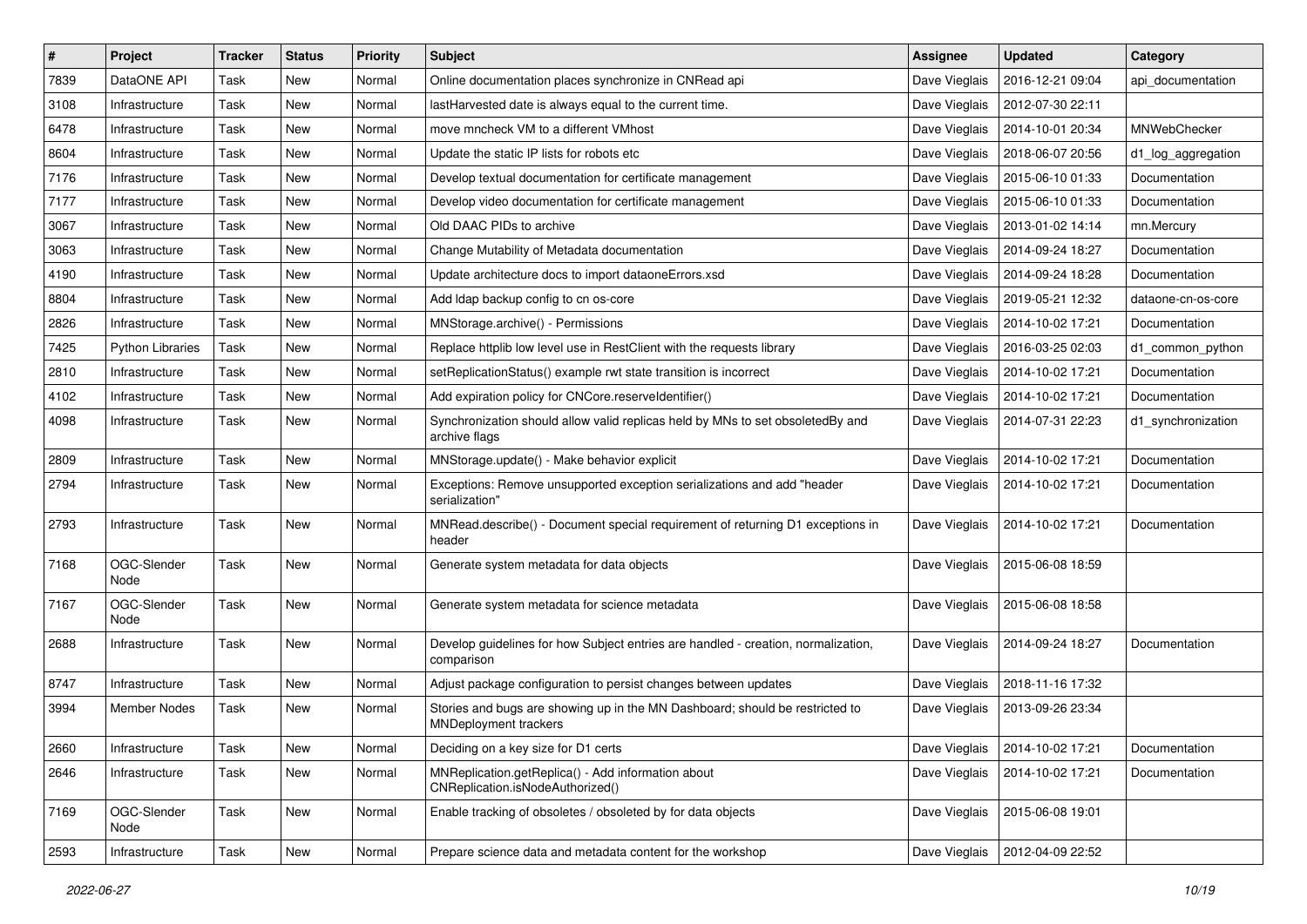| #    | Project             | <b>Tracker</b> | <b>Status</b> | <b>Priority</b> | <b>Subject</b>                                                                                             | Assignee      | Updated          | Category                         |
|------|---------------------|----------------|---------------|-----------------|------------------------------------------------------------------------------------------------------------|---------------|------------------|----------------------------------|
| 3901 | Infrastructure      | Task           | <b>New</b>    | Normal          | Review Mozilla Persona as an alternative for identity management                                           | Dave Vieglais | 2013-08-09 11:57 | Documentation                    |
| 3891 | Infrastructure      | Task           | <b>New</b>    | Normal          | review vulnerability to BREACH attacks                                                                     | Dave Vieglais | 2013-08-07 15:01 | Authentication,<br>Authorization |
| 3881 | Infrastructure      | Task           | <b>New</b>    | Normal          | 4.2.1.4 Definition of Verified User Lacking                                                                | Dave Vieglais | 2014-09-24 18:27 | Documentation                    |
| 1443 | DataONE API         | Task           | <b>New</b>    | Normal          | Identify operational requirements for monitoring and logging                                               | Dave Vieglais | 2015-01-19 23:06 |                                  |
| 2508 | Infrastructure      | Task           | New           | Normal          | MNStorage.delete(), MNStorage.update() - Action must be denied for replicas.                               | Dave Vieglais | 2014-10-02 17:21 | Documentation                    |
| 3878 | Infrastructure      | Task           | <b>New</b>    | Normal          | 4.2.1.1 Missing and Out-of-Date Documentation                                                              | Dave Vieglais | 2014-09-24 18:27 |                                  |
| 1442 | DataONE API         | Task           | New           | Normal          | Identify monitoring and logging use cases and requirements                                                 | Dave Vieglais | 2015-01-19 23:06 |                                  |
| 2475 | Infrastructure      | Task           | <b>New</b>    | Normal          | CNReplication.setReplicationStatus() - How to represent null                                               | Dave Vieglais | 2014-10-02 17:21 | Documentation                    |
| 3807 | Infrastructure      | Task           | <b>New</b>    | Normal          | Add documentation for Types.QueryEngineDescription                                                         | Dave Vieglais | 2014-10-02 17:21 | Documentation                    |
| 2466 | Infrastructure      | Task           | New           | Normal          | Authentication - Remove references to Principal                                                            | Dave Vieglais | 2014-10-02 17:21 | Documentation                    |
| 8222 | Infrastructure      | Task           | New           | Normal          | reindex all isotc211 content in production to reflect final decisions from origin field<br>mapping         | Dave Vieglais | 2018-03-22 16:56 | d1 indexer                       |
| 7155 | OGC-Slender<br>Node | Task           | <b>New</b>    | Normal          | Design the connector, including sources of key information                                                 | Dave Vieglais | 2015-06-05 11:42 |                                  |
| 2464 | Infrastructure      | Task           | New           | Normal          | Authentication - no space after comma in subjects                                                          | Dave Vieglais | 2014-10-02 17:21 | Documentation                    |
| 1762 | Infrastructure      | Task           | <b>New</b>    | Normal          | Sketch CN components and associations                                                                      | Dave Vieglais | 2014-10-02 17:40 |                                  |
| 3728 | Infrastructure      | Task           | <b>New</b>    | Normal          | Update and augment architecture use cases to describe processes for property<br>changes on system metadata | Dave Vieglais | 2014-09-24 18:27 | Documentation                    |
| 2394 | Infrastructure      | Task           | <b>New</b>    | Normal          | CNRead.search() - solr / SOLR                                                                              | Dave Vieglais | 2014-10-02 17:21 | Documentation                    |
| 2342 | Infrastructure      | Task           | <b>New</b>    | Normal          | CNCore.reserveldentifier() - Update REST description                                                       | Dave Vieglais | 2014-10-02 17:21 | Documentation                    |
| 2344 | Infrastructure      | Task           | New           | Normal          | Add category for Ben's style sheets in Redmine                                                             | Dave Vieglais | 2012-02-15 17:45 | <b>Support Operations</b>        |
| 6754 | Infrastructure      | Task           | <b>New</b>    | Normal          | Architecture API loose ends                                                                                | Dave Vieglais | 2015-01-13 18:54 | Architecture Design              |
| 2286 | Infrastructure      | Task           | New           | Low             | Change Exceptions. Invalid Token to Exceptions. Invalid Session                                            | Dave Vieglais | 2014-10-02 17:21 | Documentation                    |
| 2227 | Infrastructure      | Task           | <b>New</b>    | Normal          | Specify valid mimetypes for responses                                                                      | Dave Vieglais | 2014-10-02 17:21 | Documentation                    |
| 2172 | Infrastructure      | Task           | <b>New</b>    | Normal          | Types.DateTime: Example serialization without TZ designator                                                | Dave Vieglais | 2014-10-02 17:21 | Documentation                    |
| 3598 | Infrastructure      | Task           | New           | Normal          | Node document subject description is a bit unclear                                                         | Dave Vieglais | 2014-10-02 17:21 | <b>Documentation</b>             |
| 2142 | Infrastructure      | Task           | <b>New</b>    | Normal          | MNReplication.getReplica() - include PID in signature                                                      | Dave Vieglais | 2014-10-02 17:21 | Documentation                    |
| 4068 | <b>Member Nodes</b> | Task           | New           | Normal          | Coordinate discussions for biodiversity data in DataONE with TDWG participants                             | Dave Vieglais | 2016-06-17 19:31 |                                  |
| 8236 | Infrastructure      | Task           | New           | Normal          | Acquire ORCID API key under KU membership                                                                  | Dave Vieglais | 2018-01-09 02:21 |                                  |
| 2131 | Infrastructure      | Task           | <b>New</b>    | Normal          | CNRegister.updateNodeCapabilities() - nodeid -> nodeld                                                     | Dave Vieglais | 2014-10-02 17:21 |                                  |
| 8237 | Infrastructure      | Task           | New           | Normal          | Configure production environment to use new API key under KU ORCID membership                              | Dave Vieglais | 2018-01-09 02:21 | Authentication,<br>Authorization |
| 1227 | Infrastructure      | Task           | <b>New</b>    | Normal          | configure Hudson to build Mercury for deployment to a CN                                                   | Dave Vieglais | 2011-01-13 15:16 | d1_mercury                       |
| 2123 | Infrastructure      | Task           | New           | Normal          | Description of serialVersion                                                                               | Dave Vieglais | 2014-10-02 17:21 | Documentation                    |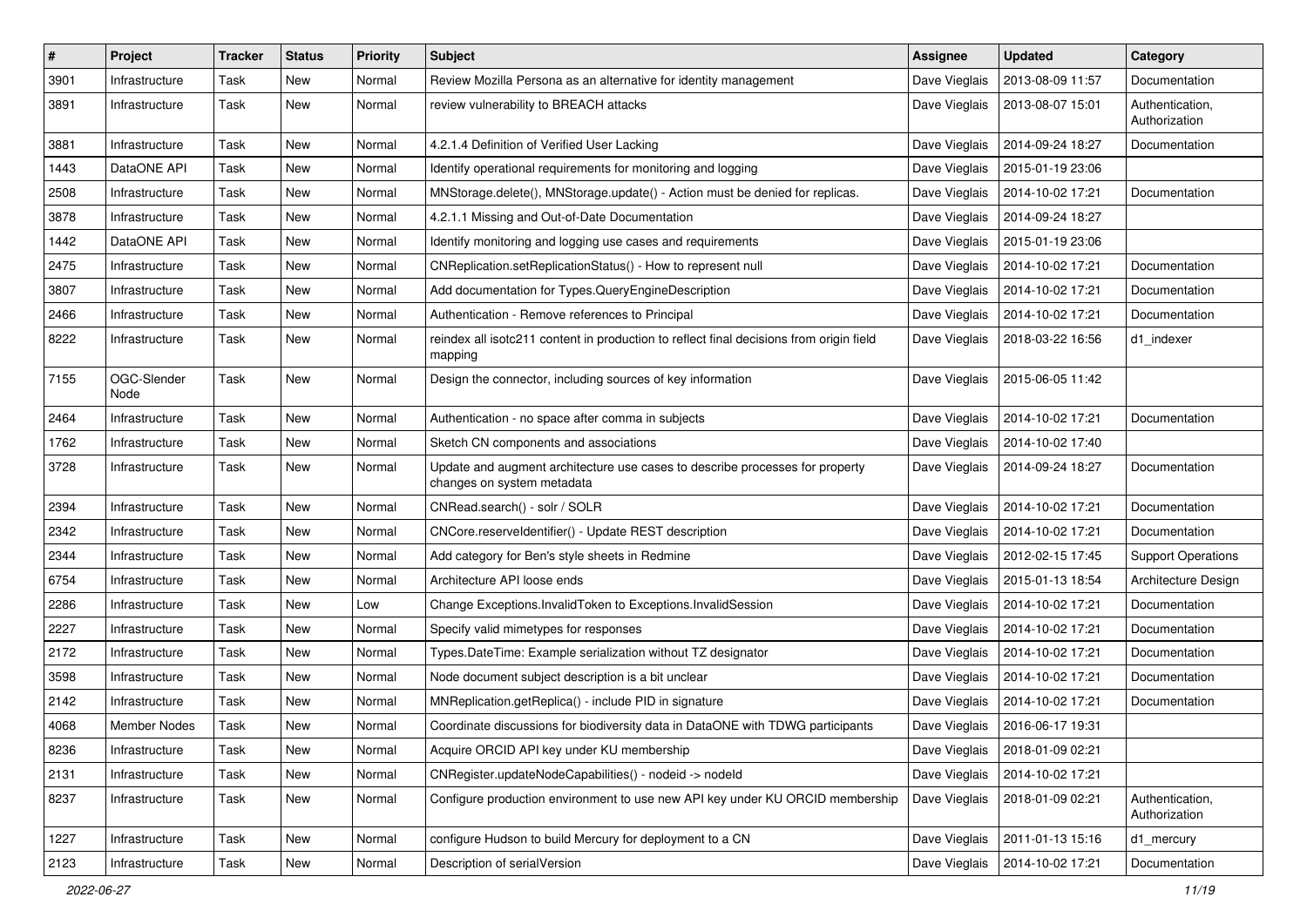| $\pmb{\#}$ | Project             | <b>Tracker</b> | <b>Status</b> | <b>Priority</b> | Subject                                                                                                       | <b>Assignee</b>    | <b>Updated</b>   | Category                         |
|------------|---------------------|----------------|---------------|-----------------|---------------------------------------------------------------------------------------------------------------|--------------------|------------------|----------------------------------|
| 2083       | Infrastructure      | Task           | New           | Normal          | Split the CN API into public and private sections                                                             | Dave Vieglais      | 2014-10-02 17:21 | Documentation                    |
| 8238       | Infrastructure      | Task           | <b>New</b>    | Normal          | Document contacts and procedure for using KU ORCID membership API key                                         | Dave Vieglais      | 2018-01-09 02:22 | Authentication,<br>Authorization |
| 2054       | Infrastructure      | Task           | New           | Normal          | CNReplication.setReplicationPolicy(), updateReplicationMetadata()                                             | Dave Vieglais      | 2014-10-02 17:21 | Documentation                    |
| 8235       | Infrastructure      | Task           | <b>New</b>    | Normal          | Arrange with KU library to make use of ORCID membership to support DataONE<br>authentication                  | Dave Vieglais      | 2018-01-09 02:01 |                                  |
| 3518       | <b>Member Nodes</b> | Task           | <b>New</b>    | Normal          | Arctos: New MN discussion                                                                                     | Dave Vieglais      | 2013-01-25 18:27 |                                  |
| 3512       | Infrastructure      | Task           | New           | Normal          | Issue production client certificates for mn-{ucsb orc unm}-2.dataone.org replica target<br>nodes              | Dave Vieglais      | 2013-01-23 16:34 | Environment.Productio<br>n       |
| 8232       | <b>Member Nodes</b> | Task           | <b>New</b>    | Normal          | MN Dashboard/Website Deployment Workflow Documentation                                                        | Dustin Allen       | 2018-01-08 23:30 |                                  |
| 2594       | Infrastructure      | Task           | <b>New</b>    | Normal          | Prepare a Mercury MN overview for the workshop                                                                | Giri<br>Palanisamy | 2012-04-09 22:59 | mn.Mercury                       |
| 7922       | Infrastructure      | Task           | <b>New</b>    | Normal          | DataONE Accessibility                                                                                         | Isis Serna         | 2016-10-31 23:05 |                                  |
| 6048       | <b>Member Nodes</b> | Task           | <b>New</b>    | Normal          | Fix 404 NotFound erros on the EDORA MN                                                                        | Jim Green          | 2014-11-24 14:57 |                                  |
| 8104       | Infrastructure      | Task           | <b>New</b>    | Normal          | Upgrade postgresql jdbc jar file on Metacat                                                                   | Jing Tao           | 2017-06-02 20:58 | Metacat                          |
| 7903       | <b>CN REST</b>      | Task           | New           | Normal          | Need to implement/support the default http methods - HEAD and GET on all<br>DataONE API (both cn and mn)      | Jing Tao           | 2016-10-10 16:53 | d1 cn rest                       |
| 8070       | Infrastructure      | Task           | <b>New</b>    | Normal          | Consolidate the index application-context files                                                               | Jing Tao           | 2017-04-13 12:51 |                                  |
| 8587       | <b>Member Nodes</b> | Task           | <b>New</b>    | Normal          | Add DataONE Logo to SanParks website                                                                          | Jing Tao           | 2018-05-09 21:19 |                                  |
| 8224       | Infrastructure      | Task           | New           | Normal          | metacat not promoting node token privs for solr                                                               | Jing Tao           | 2017-12-04 19:33 | Metacat                          |
| 8817       | Infrastructure      | Task           | <b>New</b>    | Normal          | Configure sitemaps on the CN                                                                                  | Jing Tao           | 2020-03-12 18:30 |                                  |
| 7949       | Infrastructure      | Task           | New           | Normal          | Ensure that there's no race condition where an entry can be added to "IN PROCESS"<br>if it is already present | Jing Tao           | 2017-02-27 17:55 |                                  |
| 8105       | Infrastructure      | Task           | <b>New</b>    | Normal          | Remove dataone-mercury from production CNs                                                                    | Jing Tao           | 2018-03-02 22:17 | d1_mercury                       |
| 7935       | Infrastructure      | Task           | New           | Normal          | Use a dedicated hazelcast queue as the listener to generate index task                                        | Jing Tao           | 2017-02-27 18:07 | d1 indexer                       |
| 8811       | Infrastructure      | Task           | <b>New</b>    | Normal          | Merge 2.3.9 changes to trunk                                                                                  | Jing Tao           | 2019-05-21 13:06 |                                  |
| 8150       | Infrastructure      | Task           | <b>New</b>    | Normal          | Enable CN certificate to alter authoritativeMN property in SystemMetadata                                     | Jing Tao           | 2017-07-19 21:27 |                                  |
| 8151       | Infrastructure      | Task           | New           | Normal          | CNs should verify that the authoritativeMN listed in SystemMetadata is a valid MN                             | Jing Tao           | 2017-07-19 21:32 |                                  |
| 8102       | Infrastructure      | Task           | <b>New</b>    | Normal          | Upgrade postgresql jdbc jar file on Portal                                                                    | Jing Tao           | 2017-06-02 20:53 | d1_portal                        |
| 5988       | Infrastructure      | Task           | New           | Normal          | Determine cause of Idap "server not responding" errors between prod CNs                                       | Jing Tao           | 2014-07-22 23:18 | Hardware                         |
| 8247       | Member Nodes        | Task           | New           | Normal          | Verify upgraded metacat is operating correctly as a production member node.                                   | Jing Tao           | 2018-02-02 15:49 |                                  |
| 8246       | Member Nodes        | Task           | New           | Normal          | Upgrade metacat to the latest version                                                                         | Jing Tao           | 2018-04-23 16:09 |                                  |
| 8103       | Infrastructure      | Task           | New           | Normal          | Upgrade the postgresql jdbc jar file on the cn context                                                        | Jing Tao           | 2017-06-02 20:56 | d1_cn_service                    |
| 3410       | Member Nodes        | Task           | New           | Normal          | Develop a Redmine Cheatsheet to help with a wider REDMine user community<br>interacting with MN issues        | John Cobb          | 2012-11-30 19:36 |                                  |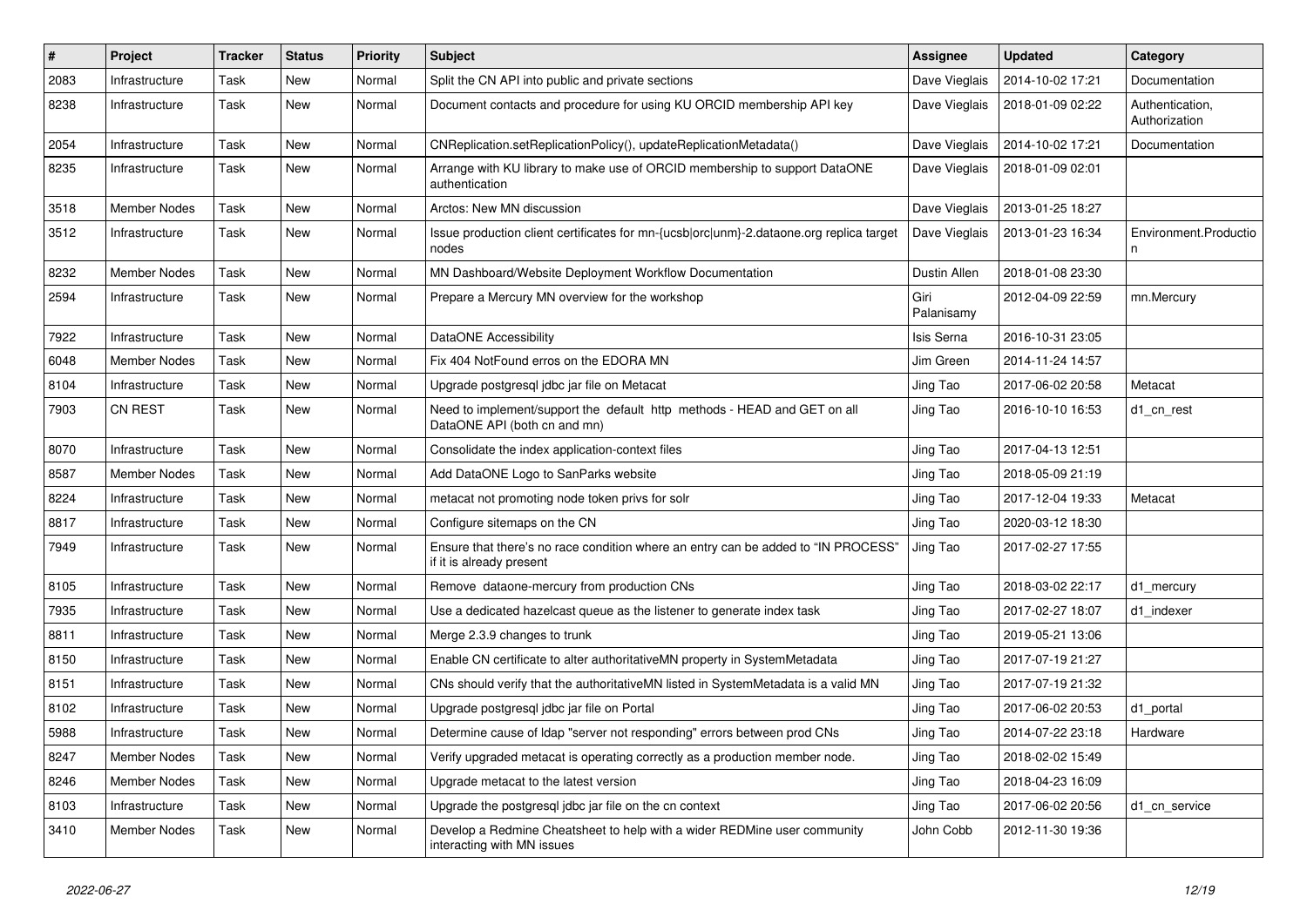| $\sharp$ | Project             | <b>Tracker</b> | <b>Status</b> | <b>Priority</b> | <b>Subject</b>                                                                  | <b>Assignee</b>  | <b>Updated</b>   | Category                    |
|----------|---------------------|----------------|---------------|-----------------|---------------------------------------------------------------------------------|------------------|------------------|-----------------------------|
| 8829     | <b>Member Nodes</b> | Task           | <b>New</b>    | High            | get DKAN connected to GMN                                                       | John Evans       | 2019-09-03 13:24 |                             |
| 8830     | <b>Member Nodes</b> | Task           | <b>New</b>    | Normal          | Requirements Analysis                                                           | John Evans       | 2019-08-06 14:44 |                             |
| 3596     | Infrastructure      | Task           | New           | Normal          | Fix Merritt Repository resource map typing of triple objects                    | John Kunze       | 2013-02-19 02:27 | mn.Merritt                  |
| 7992     | <b>Member Nodes</b> | Task           | <b>New</b>    | Normal          | <b>GINA: Document and Announce</b>                                              | Laura Moyers     | 2017-01-27 22:19 |                             |
| 7984     | <b>Member Nodes</b> | Task           | <b>New</b>    | Normal          | GINA: Show MN as "upcoming" on the dashboard                                    | Laura Moyers     | 2017-01-27 22:13 |                             |
| 7982     | Member Nodes        | Task           | <b>New</b>    | Normal          | GINA: Verify CN Content and Services in Testing Environment                     | Laura Moyers     | 2017-01-27 18:59 |                             |
| 7985     | <b>Member Nodes</b> | Task           | <b>New</b>    | Normal          | GINA: Establish DataONE user identity in Production                             | Laura Moyers     | 2017-01-27 22:15 |                             |
| 7981     | <b>Member Nodes</b> | Task           | <b>New</b>    | Normal          | <b>GINA: Register MN in Testing Environment</b>                                 | Laura Moyers     | 2017-01-27 18:47 |                             |
| 7976     | <b>Member Nodes</b> | Task           | <b>New</b>    | Normal          | GINA: Register any new object formats in all environments                       | Laura Moyers     | 2017-01-27 18:45 |                             |
| 7991     | <b>Member Nodes</b> | Task           | <b>New</b>    | Normal          | GINA: Ensure MN appears on Current MNs webpage (dashboard)                      | Laura Moyers     | 2017-01-27 22:19 |                             |
| 7987     | <b>Member Nodes</b> | Task           | <b>New</b>    | Normal          | GINA: Verify MN Content and Services in Production                              | Laura Moyers     | 2017-01-27 22:16 |                             |
| 7641     | Infrastructure      | Task           | <b>New</b>    | Normal          | contact ONEShare                                                                | Laura Moyers     | 2016-02-12 16:40 | Environment.Productio       |
| 7988     | <b>Member Nodes</b> | Task           | <b>New</b>    | Normal          | GINA: Register MN in Production                                                 | Laura Moyers     | 2017-01-27 22:16 |                             |
| 7989     | <b>Member Nodes</b> | Task           | <b>New</b>    | Normal          | GINA: Verify CN Content and Services in Production                              | Laura Moyers     | 2017-01-27 22:18 |                             |
| 7046     | Member Nodes        | Task           | <b>New</b>    | High            | Certificate DC=org,DC=dataone,CN=osu.piscoweb.org expires in Prod environment   | Laura Moyers     | 2015-04-20 16:54 |                             |
| 7990     | <b>Member Nodes</b> | Task           | <b>New</b>    | Normal          | GINA: Mutual acceptance                                                         | Laura Moyers     | 2017-01-27 22:18 |                             |
| 4013     | <b>Member Nodes</b> | Task           | <b>New</b>    | Normal          | Follow-up on plans for TERN following Oct ILTER meeting in Korea                | Laura Moyers     | 2014-02-20 21:58 |                             |
| 7978     | <b>Member Nodes</b> | Task           | <b>New</b>    | Normal          | GINA: Establish DataONE user identity in Testing Environment                    | Laura Moyers     | 2017-01-27 18:44 |                             |
| 7980     | <b>Member Nodes</b> | Task           | <b>New</b>    | Normal          | GINA: Verify MN Content and Services in Testing Environment                     | Laura Moyers     | 2017-01-27 18:46 |                             |
| 3537     | <b>Member Nodes</b> | Task           | <b>New</b>    | Normal          | Contact followup on Citsci.org MN prospect                                      | Laura Moyers     | 2014-03-28 18:03 |                             |
| 7607     | Infrastructure      | Task           | <b>New</b>    | Normal          | LTER EUROPE refuses the production CN from harvesting log records               | Laura Moyers     | 2016-06-09 16:34 | Environment.Productio<br>n. |
| 7899     | <b>Member Nodes</b> | Task           | <b>New</b>    | Normal          | R2R: modify searchUI to accommodate composite data density with cruise paths    | Lauren Walker    | 2016-10-05 03:51 |                             |
| 7550     | <b>Member Nodes</b> | Task           | <b>New</b>    | Normal          | GoA portal not copying to KNB                                                   | Lauren Walker    | 2015-12-14 21:41 |                             |
| 7900     | <b>Member Nodes</b> | Task           | <b>New</b>    | Normal          | R2R: modify searchUI to accommodate cruise path display for single data package | Lauren Walker    | 2016-10-04 23:43 |                             |
| 1073     | Infrastructure      | Task           | <b>New</b>    | Normal          | Design client application authentication redirection approach                   | Matthew<br>Jones | 2014-10-01 20:47 | d1_identity_manager         |
| 8614     | <b>Member Nodes</b> | Task           | <b>New</b>    | Normal          | BCO-DMO: testing the member node                                                | Matthew<br>Jones | 2018-06-13 15:48 |                             |
| 1890     | Infrastructure      | Task           | <b>New</b>    | Normal          | Comply with Maven Central requirements for publishing artifacts                 | Matthew<br>Jones | 2011-10-27 21:39 |                             |
| 2018     | Infrastructure      | Task           | <b>New</b>    | Normal          | document DataONE CA operations procedures                                       | Matthew<br>Jones | 2012-04-23 17:53 | <b>Support Operations</b>   |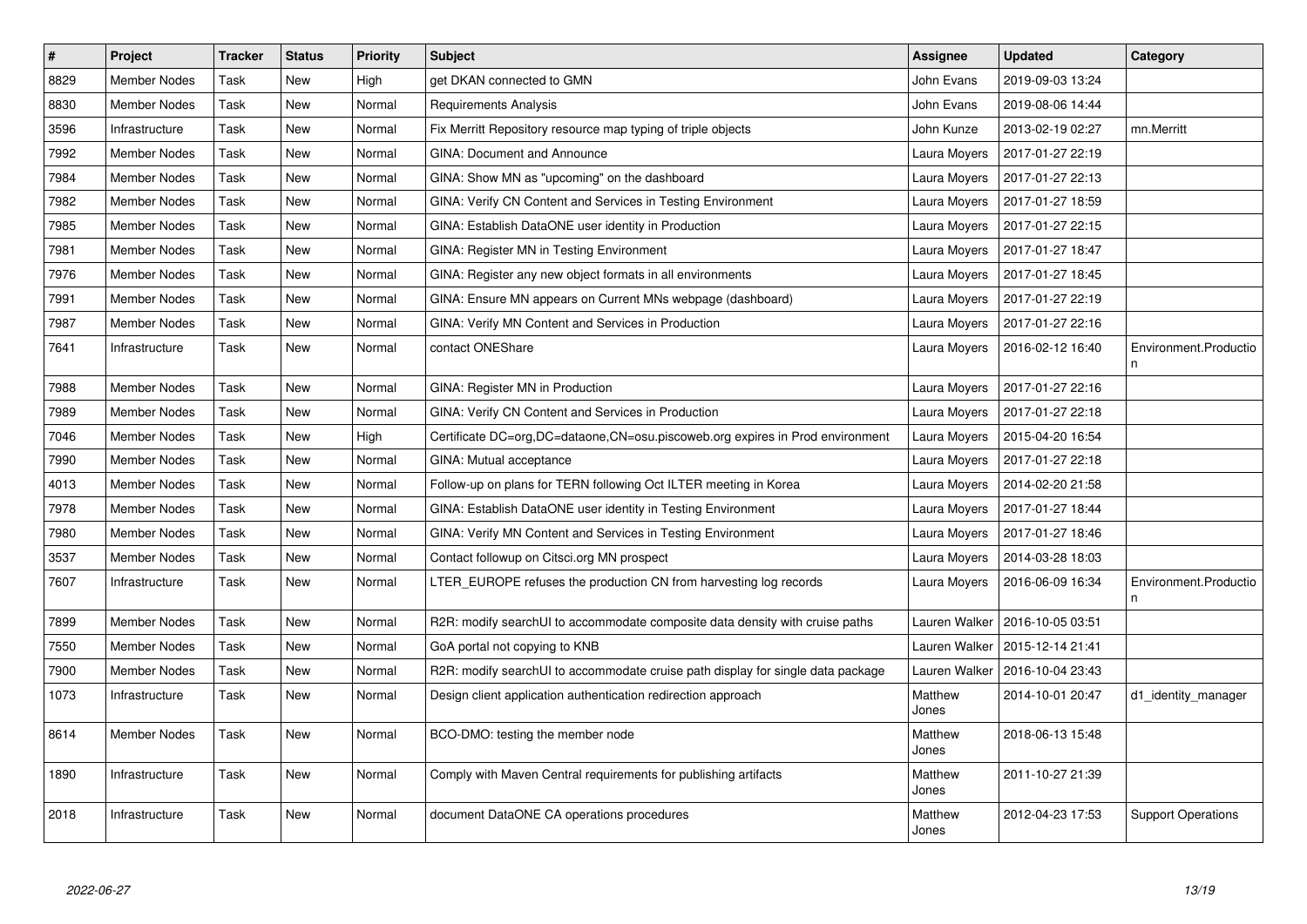| #    | Project             | <b>Tracker</b> | <b>Status</b> | <b>Priority</b> | <b>Subject</b>                                                         | <b>Assignee</b>  | <b>Updated</b>   | Category                         |
|------|---------------------|----------------|---------------|-----------------|------------------------------------------------------------------------|------------------|------------------|----------------------------------|
| 1671 | Infrastructure      | Task           | New           | Normal          | Need folder for DUG, accessible by DUG members                         | Matthew<br>Jones | 2011-07-12 12:09 | <b>Support Operations</b>        |
| 3216 | <b>Member Nodes</b> | Task           | New           | Normal          | Contact GEO BON for possible MN                                        | Matthew<br>Jones | 2012-09-05 03:29 |                                  |
| 3212 | <b>Member Nodes</b> | Task           | New           | Normal          | Collect metadata for the Taiwan TERN member node                       | Matthew<br>Jones | 2014-02-20 21:58 |                                  |
| 3208 | <b>Member Nodes</b> | Task           | New           | Normal          | Collate node application metadata for the BIOTA - FAPESP MN            | Matthew<br>Jones | 2015-12-03 19:36 |                                  |
| 3181 | Member Nodes        | Task           | New           | Normal          | Contact PFRP as potential MN                                           | Matthew<br>Jones | 2013-01-30 21:00 |                                  |
| 3177 | <b>Member Nodes</b> | Task           | New           | Normal          | Contact operators                                                      | Matthew<br>Jones | 2012-09-05 01:46 |                                  |
| 1527 | Infrastructure      | Task           | New           | Normal          | Allow AccessPolicy to be set for groups                                | Matthew<br>Jones | 2014-10-01 20:47 |                                  |
| 8594 | <b>Member Nodes</b> | Task           | New           | Normal          | GOA: replicate to Research Workspace                                   | Matthew<br>Jones | 2018-05-15 17:40 |                                  |
| 1502 | Infrastructure      | Task           | New           | Normal          | Fix hierarchy of permission levels.                                    | Matthew<br>Jones | 2014-10-01 20:47 | Documentation                    |
| 7749 | <b>Member Nodes</b> | Task           | New           | Normal          | Evaluate disposition of the ESA MN's current content                   | Matthew<br>Jones | 2016-04-26 19:52 |                                  |
| 1494 | Infrastructure      | Task           | New           | Normal          | Create sequence diagrams for Authentication services.                  | Matthew<br>Jones | 2014-10-01 20:47 |                                  |
| 1485 | Infrastructure      | Task           | New           | Normal          | Clean up authn requirements listing                                    | Matthew<br>Jones | 2014-10-01 20:47 |                                  |
| 1484 | Infrastructure      | Task           | New           | Normal          | Decide on format for Principals                                        | Matthew<br>Jones | 2014-10-01 20:47 |                                  |
| 1474 | Infrastructure      | Task           | New           | Normal          | Design verification process for new accounts                           | Matthew<br>Jones | 2014-10-01 20:47 |                                  |
| 1473 | Infrastructure      | Task           | New           | Normal          | Make default access policy explicit in Authz docs.                     | Matthew<br>Jones | 2014-10-01 20:47 |                                  |
| 1472 | Infrastructure      | Task           | New           | Normal          | Explain revocation policies via MN curator.                            | Matthew<br>Jones | 2014-10-01 20:47 |                                  |
| 2664 | Infrastructure      | Task           | New           | Normal          | Create documentation for how transitivity is enacted for authorization | Matthew<br>Jones | 2014-10-01 20:47 | Authentication,<br>Authorization |
| 1471 | Infrastructure      | Task           | New           | Normal          | Define implicit curator role at Member Nodes.                          | Matthew<br>Jones | 2014-10-01 20:47 |                                  |
| 1482 | Infrastructure      | Task           | New           | Normal          | Design mechanism to collapse two accounts into one                     | Matthew<br>Jones | 2014-10-01 20:47 |                                  |
| 2549 | Infrastructure      | Task           | New           | Normal          | document the decision                                                  | Matthew<br>Jones | 2012-03-27 22:03 | Authentication,<br>Authorization |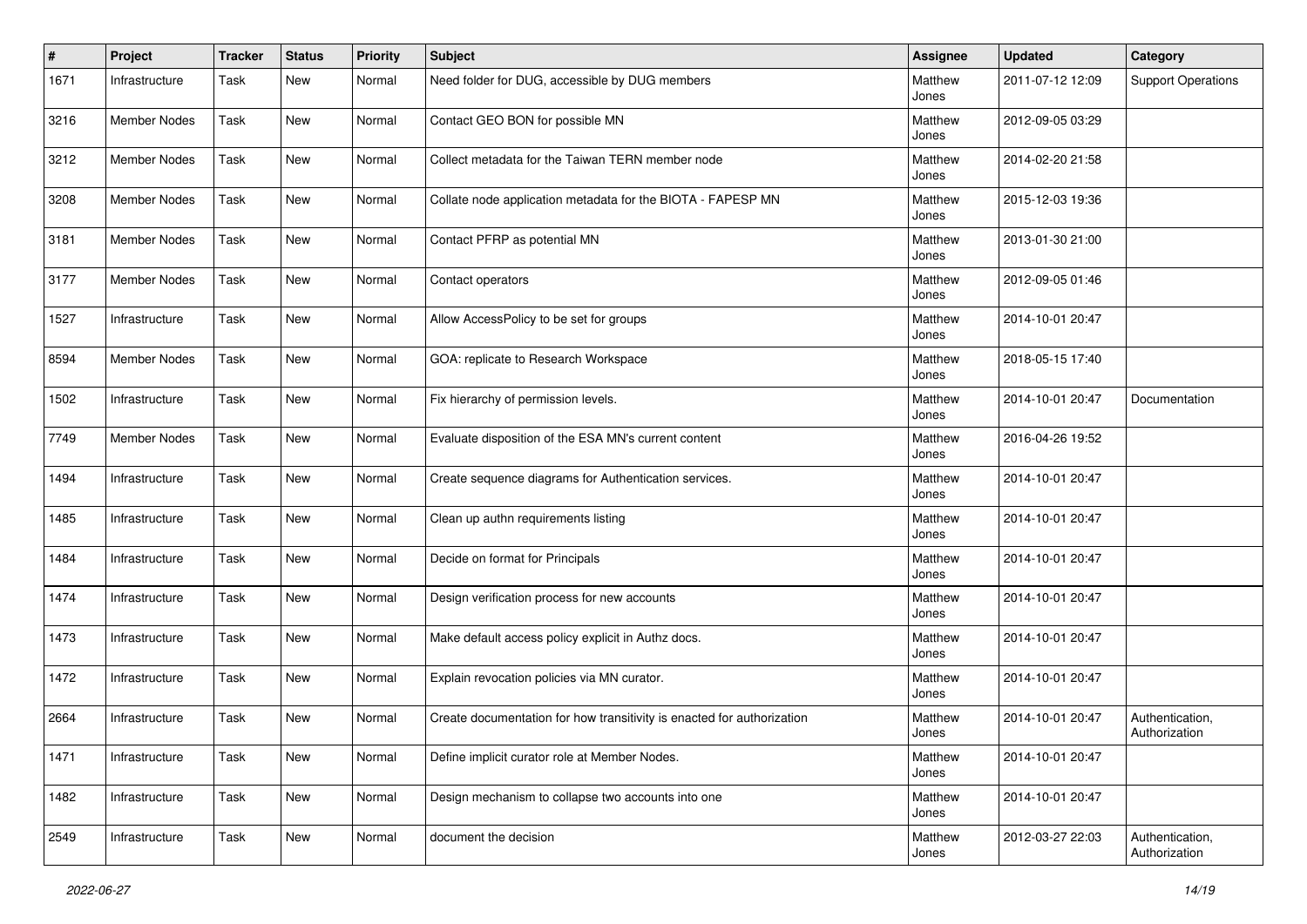| $\pmb{\#}$ | Project             | <b>Tracker</b> | <b>Status</b> | <b>Priority</b> | Subject                                                                                                                           | <b>Assignee</b>        | <b>Updated</b>   | Category                         |
|------------|---------------------|----------------|---------------|-----------------|-----------------------------------------------------------------------------------------------------------------------------------|------------------------|------------------|----------------------------------|
| 1481       | Infrastructure      | Task           | <b>New</b>    | Normal          | Clarify spec that groups can own objects                                                                                          | Matthew<br>Jones       | 2014-10-01 20:47 |                                  |
| 2281       | Infrastructure      | Task           | New           | Low             | Possibly update the Identity Management and Authenticated Session Management<br>doc                                               | Matthew<br>Jones       | 2014-10-01 20:47 | Authentication,<br>Authorization |
| 3535       | <b>Member Nodes</b> | Task           | <b>New</b>    | Normal          | Contact LITS prospect MN to scope out prospects                                                                                   | Matthew<br>Jones       | 2013-01-30 21:15 |                                  |
| 6483       | Infrastructure      | Task           | New           | Normal          | DataONE xsede VM at ORC                                                                                                           | Michael<br>Campfield   | 2014-10-24 10:54 |                                  |
| 5498       | Infrastructure      | Task           | <b>New</b>    | Normal          | Determine the cause of the Jun2014 cn-orc-1 out of memory issue                                                                   | Michael<br>Campfield   | 2014-10-31 19:11 | Environment.Productio            |
| 3204       | <b>Member Nodes</b> | Task           | New           | Normal          | Collate MN metadata for review                                                                                                    | Mike Frame             | 2015-12-03 19:36 |                                  |
| 3200       | <b>Member Nodes</b> | Task           | <b>New</b>    | Normal          | Make initial contact with USGS-NWRC                                                                                               | Mike Frame             | 2013-10-24 15:23 |                                  |
| 3198       | <b>Member Nodes</b> | Task           | <b>New</b>    | Normal          | Initial contact for the USGS MN                                                                                                   | Mike Frame             | 2013-08-23 13:07 |                                  |
| 8576       | Search UI           | Task           | <b>New</b>    | Normal          | Remove Code Changes Specific to Appearance of Data Citation for PANGAEA<br>formatID                                               | Monica Ihli            | 2018-04-30 13:29 |                                  |
| 8169       | Infrastructure      | Task           | <b>New</b>    | Normal          | Document process for changing the postgres master                                                                                 | Monica Ihli            | 2017-09-01 15:09 |                                  |
| 8168       | Infrastructure      | Task           | <b>New</b>    | Normal          | Evaluate options for postgres replication configuration                                                                           | Monica Ihli            | 2017-09-01 15:11 |                                  |
| 8170       | Infrastructure      | Task           | <b>New</b>    | Normal          | Identify the components that are currently managed in LDAP on the Coordinating<br>Nodes and how these may be migrated to postgres | Monica Ihli            | 2017-09-01 15:20 |                                  |
| 8505       | Infrastructure      | Task           | <b>New</b>    | Normal          | Review solr terms for coverage of data citation elements                                                                          | Monica Ihli            | 2018-03-19 21:57 |                                  |
| 8171       | Infrastructure      | Task           | <b>New</b>    | Normal          | Document hazelcast components to be moved to postgres storage                                                                     | Monica Ihli            | 2017-09-01 15:25 |                                  |
| 8145       | Member Nodes        | Task           | <b>New</b>    | Normal          | <b>Test Fabric</b>                                                                                                                | Monica Ihli            | 2017-07-19 00:44 |                                  |
| 8149       | <b>Member Nodes</b> | Task           | New           | Normal          | Test 1.x to 2.x pip upgrade w/ no data                                                                                            | Monica Ihli            | 2017-09-26 15:57 |                                  |
| 8146       | <b>Member Nodes</b> | Task           | <b>New</b>    | Normal          | Failed Sync Parser                                                                                                                | Monica Ihli            | 2017-07-19 00:46 |                                  |
| 2031       | Infrastructure      | Task           | <b>New</b>    | Normal          | Document the structure and interconnections of VM host hardware at UCSB                                                           | Nick Outin             | 2014-09-24 18:29 | Hardware                         |
| 6367       | Infrastructure      | Task           | <b>New</b>    | Normal          | Update drive firmware on P2-1 UCSB SAN Array                                                                                      | Nick Outin             | 2014-09-08 20:19 | Hardware                         |
| 7184       | Infrastructure      | Task           | New           | Normal          | Create an Ansible script that can replace a server certificate                                                                    | Nick Outin             | 2015-06-15 15:10 | <b>Support Operations</b>        |
| 2035       | Infrastructure      | Task           | New           | Normal          | Design nagios system for monitoring CN locations                                                                                  | Nick Outin             | 2014-09-24 18:29 | d1_monitor                       |
| 3989       | <b>Member Nodes</b> | Task           | <b>New</b>    | Normal          | USGS Clearinghouse resource maps have discrepancies with CN                                                                       | Ranjeet<br>Devarakonda | 2013-09-26 23:34 |                                  |
| 7884       | Infrastructure      | Task           | New           | Normal          | CN portal log is misconfigured                                                                                                    | Rob Nahf               | 2016-09-09 20:18 | d1_portal_servlet                |
| 6511       | Java Client         | Task           | New           | Normal          | remove the deprecated MultipartRequestHandler class from d1_common_java                                                           | Rob Nahf               | 2015-02-11 20:04 | d1 common java                   |
| 6399       | Infrastructure      | Task           | New           | Normal          | set up release practice for the MNWebTester .war                                                                                  | Rob Nahf               | 2014-10-01 20:34 | MNWebChecker                     |
| 6398       | Infrastructure      | Task           | New           | Normal          | update MNWebTest operations docs                                                                                                  | Rob Nahf               | 2014-10-01 20:34 | MNWebChecker                     |
| 6397       | Infrastructure      | Task           | New           | Normal          | test that it works from standalone .war                                                                                           | Rob Nahf               | 2014-10-01 20:34 | MNWebChecker                     |
| 6376       | Infrastructure      | Task           | New           | Normal          | test the new strategy against working ReplicationManager test                                                                     | Rob Nahf               | 2016-06-22 16:53 | d1_replication                   |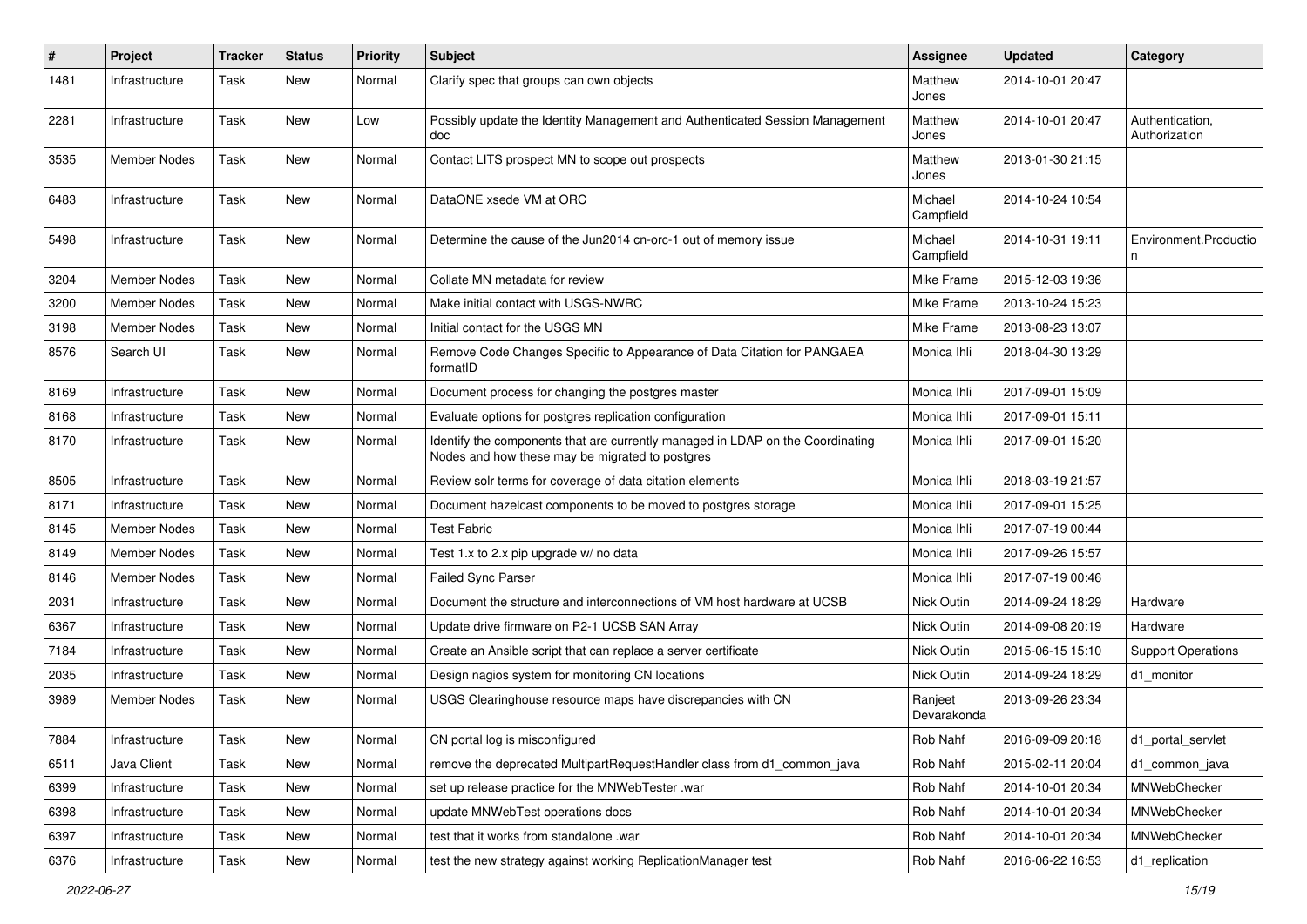| $\vert$ # | Project        | <b>Tracker</b> | <b>Status</b> | <b>Priority</b> | <b>Subject</b>                                                                                                | Assignee            | <b>Updated</b>   | Category                  |
|-----------|----------------|----------------|---------------|-----------------|---------------------------------------------------------------------------------------------------------------|---------------------|------------------|---------------------------|
| 7822      | Infrastructure | Task           | New           | Normal          | Should we configure clients to use Expect 100-Continue header in 1.1 requests                                 | Rob Nahf            | 2016-06-03 19:46 | d1 libclient java         |
| 8078      | Infrastructure | Task           | New           | Normal          | standardize task serialization for language independence                                                      | Rob Nahf            | 2017-04-25 22:39 | d1 indexer                |
| 6565      | Infrastructure | Task           | New           | Normal          | Configure Jenkins jobs for ezid (ezid-client)                                                                 | Rob Nahf            | 2014-12-15 18:36 |                           |
| 8703      | Infrastructure | Task           | New           | Normal          | test the cleaned up indexer in DEV                                                                            | Rob Nahf            | 2018-09-24 18:05 | d1 indexer                |
| 1585      | Infrastructure | Task           | <b>New</b>    | Low             | add exec-maven-plugin to trigger python integration tests at verify phase.                                    | Rob Nahf            | 2012-10-16 21:32 |                           |
| 5313      | Java Client    | Task           | New           | Normal          | enable remote deployment of product packages from Hudson / Jenkins                                            | Rob Nahf            | 2015-02-11 20:34 |                           |
| 1559      | Java Client    | Task           | New           | Low             | Refactor d1_libclient_java echo tests                                                                         | Rob Nahf            | 2015-02-11 19:49 | d1_libclient_java         |
| 1555      | Java Client    | Task           | New           | Normal          | Modify TestSimpleMultipartEntity for use with MockHttpClient                                                  | Rob Nahf            | 2015-02-11 19:49 | d1 common java            |
| 1554      | Java Client    | Task           | New           | Normal          | Create MockHttpClient for testing in d1_common_java                                                           | Rob Nahf            | 2015-02-11 19:49 | d1_common_java            |
| 1552      | Java Client    | Task           | <b>New</b>    | Normal          | Copy TestSimpleMultipartEntity from d1_common_java to d1_integration                                          | Rob Nahf            | 2015-02-11 19:49 |                           |
| 4657      | Java Client    | Task           | New           | Normal          | Pom versions are mixed between properties and inline (e.g.<br><version>1.8.4</version> )                      | Rob Nahf            | 2015-02-11 20:08 |                           |
| 8514      | Infrastructure | Task           | New           | Normal          | deploy new Metacat / synchronization slows down because of increased cn.create<br>times                       | Rob Nahf            | 2018-03-22 17:07 | d1_synchronization        |
| 8230      | Infrastructure | Task           | New           | Normal          | review bouncy castle version                                                                                  | Rob Nahf            | 2018-03-02 21:48 | d1_libclient_java         |
| 7538      | Infrastructure | Task           | New           | Normal          | look at nodeFactory in how it builds mock CNodes                                                              | Rob Nahf            | 2015-12-10 17:03 | d1 libclient java         |
| 4059      | Infrastructure | Task           | New           | Normal          | Add test to verify node is reporting correct nodeld in log records                                            | Rob Nahf            | 2013-10-07 19:10 |                           |
| 3925      | Infrastructure | Task           | <b>New</b>    | Normal          | navigate through the ResourceMap confirm existence of identifiers on the MN                                   | Rob Nahf            | 2014-10-01 22:04 | MNWebChecker              |
| 3924      | Infrastructure | Task           | New           | Normal          | Pids in ObjectList should be the same as pids in the systemMetadata Map                                       | Rob Nahf            | 2014-10-01 22:04 | MNWebChecker              |
| 3907      | Infrastructure | Task           | New           | Normal          | MN Integration Test - verify system metadata returned matches expected                                        | Rob Nahf            | 2013-08-09 18:48 | d1_integration            |
| 2545      | Infrastructure | Task           | <b>New</b>    | Normal          | create d1_integration tests using for MN.generateIdentifier                                                   | Rob Nahf            | 2014-10-02 17:54 | d1_integration            |
| 3811      | Infrastructure | Task           | New           | Normal          | Document the "non-standard" certificates being used for accessing content in<br>DataONE and it's member nodes | Rob Nahf            | 2014-09-24 18:27 | <b>Support Operations</b> |
| 3757      | Infrastructure | Task           | New           | Normal          | Verify Log reporting in MN Tester                                                                             | Rob Nahf            | 2013-05-10 17:42 | d1_integration            |
| 6569      | Infrastructure | Task           | New           | Normal          | configure jobs for tag 1.0.1, 1.0.0 and 0.9.0                                                                 | Rob Nahf            | 2014-11-14 17:56 |                           |
| 7849      | CN REST        | Task           | <b>New</b>    | Normal          | Improve exception messages when cascading SSL derived exceptions                                              | Rob Nahf            | 2016-07-19 17:23 |                           |
| 7910      | Infrastructure | Task           | New           | Normal          | schema validation behavior                                                                                    | Rob Nahf            | 2018-01-18 02:41 | d1_common_java            |
| 3577      | Infrastructure | Task           | New           | Normal          | Confusing message about "Ignored Tests present".                                                              | Rob Nahf            | 2013-02-14 22:36 | MNWebChecker              |
| 7537      | Infrastructure | Task           | New           | Normal          | add nodelist refreshes to NodeLocator classes                                                                 | Rob Nahf            | 2015-12-10 16:59 | d1_libclient_java         |
| 6514      | Infrastructure | Task           | New           | Normal          | Reharvest all Records to build initial cache                                                                  | <b>Robert Waltz</b> | 2015-01-13 15:56 | d1 log aggregation        |
| 4660      | Java Client    | Task           | <b>New</b>    | Normal          | src/main/java has XML files                                                                                   | <b>Robert Waltz</b> | 2015-02-11 20:08 | d1_common_java            |
| 7047      | Infrastructure | Task           | New           | Normal          | Set user-agent in http request header for CN requests to member nodes                                         | <b>Robert Waltz</b> | 2015-04-15 22:41 | d1 cn service             |
| 2487      | CN REST        | Task           | New           | Normal          | How does a CN handle the failure of MN replica to receive<br>MNStorage.sytemMetadataChanged()                 | <b>Robert Waltz</b> | 2016-08-10 20:51 |                           |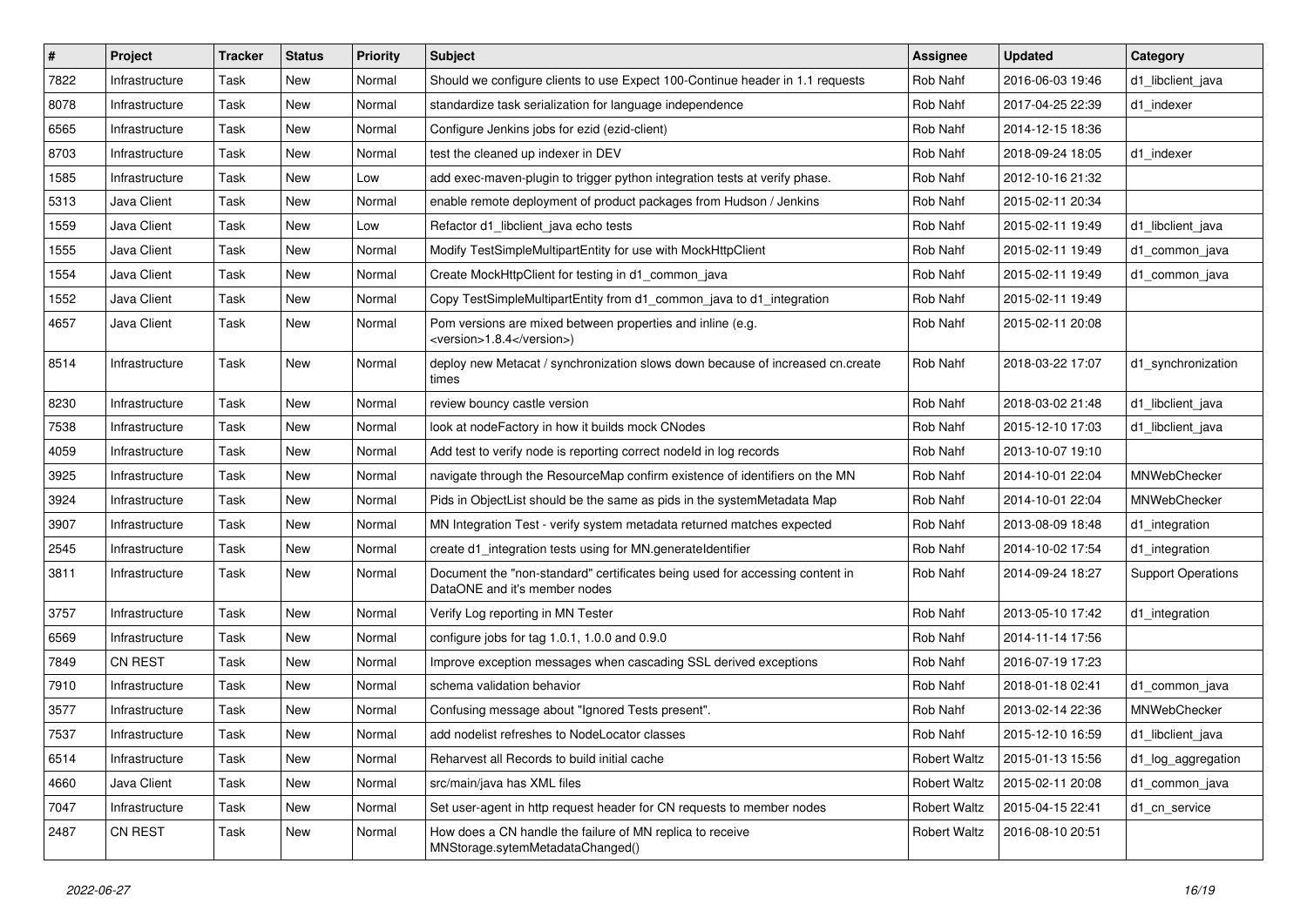| $\sharp$ | Project                 | <b>Tracker</b> | <b>Status</b> | <b>Priority</b> | <b>Subject</b>                                                                                       | <b>Assignee</b>     | <b>Updated</b>   | Category            |
|----------|-------------------------|----------------|---------------|-----------------|------------------------------------------------------------------------------------------------------|---------------------|------------------|---------------------|
| 1412     | <b>CN REST</b>          | Task           | <b>New</b>    | Normal          | MN health check performed by CN                                                                      | Robert Waltz        | 2015-01-19 23:06 |                     |
| 2415     | <b>CN REST</b>          | Task           | <b>New</b>    | Normal          | Implement exceptions for log endpoint                                                                | Robert Waltz        | 2015-01-19 22:49 |                     |
| 7702     | Log Reporting           | Task           | <b>New</b>    | Normal          | abnormal strings in ipAddress field of solr                                                          | Robert Waltz        | 2016-06-22 17:18 | d1_log_aggregation  |
| 6706     | Infrastructure          | Task           | New           | Normal          | CN-SANDBOX initiated synchronization with mnTestLTER before node was<br>"approved"                   | <b>Robert Waltz</b> | 2015-10-09 17:38 | Environment.Sandbox |
| 3643     | Infrastructure          | Task           | <b>New</b>    | Normal          | Decide on future of stage-2 environment                                                              | <b>Robert Waltz</b> | 2015-01-14 00:41 |                     |
| 7229     | Python GMN              | Task           | <b>New</b>    | Normal          | non-standard server certificate locations                                                            | Roger Dahl          | 2016-04-21 22:37 |                     |
| 7125     | Python GMN              | Task           | <b>New</b>    | Normal          | Handle Authorization header carrying authentication token                                            | Roger Dahl          | 2016-04-21 22:37 |                     |
| 7977     | <b>Member Nodes</b>     | Task           | <b>New</b>    | Normal          | <b>GINA: Local Testing</b>                                                                           | Roger Dahl          | 2017-01-27 18:46 |                     |
| 7821     | <b>Python Libraries</b> | Task           | New           | Low             | Verify Expect: 100-Continue header on POST or PUT requests                                           | Roger Dahl          | 2016-06-03 19:58 | d1_libclient_python |
| 8676     | <b>Member Nodes</b>     | Task           | New           | Normal          | NRDC - GMN upgrade 2.4.2 to 3.0.4                                                                    | Roger Dahl          | 2019-03-05 20:43 |                     |
| 7256     | <b>Python Libraries</b> | Task           | <b>New</b>    | Normal          | add cnclient.synchronize method                                                                      | Roger Dahl          | 2016-04-21 22:37 |                     |
| 8670     | <b>Member Nodes</b>     | Task           | <b>New</b>    | Normal          | FEMC - upgrade GMN 2.3.7 to 3.0.4                                                                    | Roger Dahl          | 2019-08-02 18:22 |                     |
| 8685     | Member Nodes            | Task           | New           | Normal          | ONEShare - GMN upgrade 2.4.2 to 3.0.4                                                                | Roger Dahl          | 2018-08-23 17:18 |                     |
| 8681     | <b>Member Nodes</b>     | Task           | New           | Normal          | NCEI - install new GMN                                                                               | Roger Dahl          | 2019-03-05 18:20 |                     |
| 8672     | <b>Member Nodes</b>     | Task           | <b>New</b>    | Normal          | CDL - upgrade GMN 2.4.0 to 3.0.4                                                                     | Roger Dahl          | 2018-08-23 17:13 |                     |
| 8673     | <b>Member Nodes</b>     | Task           | <b>New</b>    | Normal          | Pangaea- GMN upgrade from 2.4.0 to 3.0.4                                                             | Roger Dahl          | 2018-09-04 18:48 |                     |
| 7123     | <b>Python Libraries</b> | Task           | New           | Normal          | Send Authorization header carrying authentication token                                              | Roger Dahl          | 2016-04-21 22:37 | d1_libclient_python |
| 7975     | <b>Member Nodes</b>     | Task           | New           | Normal          | GINA: Implement search index and display support for any new metadata formats<br>required by the MN. | Roger Dahl          | 2017-01-27 18:34 |                     |
| 817      | Infrastructure          | Task           | <b>New</b>    | Low             | Integration testing: Make Java and Python stack return values equal for each function.               | Roger Dahl          | 2012-10-08 18:47 |                     |
| 8668     | Member Nodes            | Task           | New           | Normal          | MPC- upgrade GMN version 1.2.10 to 3.0.4                                                             | Roger Dahl          | 2019-03-05 20:35 |                     |
| 8742     | <b>Member Nodes</b>     | Task           | <b>New</b>    | Normal          | GMN upgrade from 2.4.1 to 3.2.0                                                                      | Roger Dahl          | 2018-11-13 19:14 |                     |
| 3763     | Infrastructure          | Task           | <b>New</b>    | Low             | Visualize PyPI download statistics for Python components                                             | Roger Dahl          | 2014-10-01 21:32 | d1 dashboard        |
| 7765     | Python GMN              | Task           | New           | Normal          | Add "logrotate" capability as part of the GMN deployment                                             | Roger Dahl          | 2016-05-04 02:38 |                     |
| 7703     | Python GMN              | Task           | New           | Normal          | GMN populating ipAddress in LogEntry with abnormal strings                                           | Roger Dahl          | 2016-06-22 17:19 |                     |
| 2147     | Infrastructure          | Task           | <b>New</b>    | Low             | The Python stack does not support Unicode supplementary characters (above 0xffff)                    | Roger Dahl          | 2012-04-16 03:50 | d1 common python    |
| 3774     | <b>Member Nodes</b>     | Task           | <b>New</b>    | Normal          | return NotFound exceptions for /meta and /object calls using "near miss" identifiers                 | Ryan Scherle        | 2014-03-14 18:22 |                     |
| 3313     | Infrastructure          | Task           | New           | Normal          | Configure indexer to handle inline eml data                                                          | Skye<br>Roseboom    | 2012-10-08 21:01 | d1 indexer          |
| 3156     | Infrastructure          | Task           | <b>New</b>    | Low             | Design Review: resource map indexing strategy                                                        | Skye<br>Roseboom    | 2012-08-27 18:51 | d1_indexer          |
| 4120     | Infrastructure          | Task           | New           | Normal          | Display total data downloads in the SummaryView header                                               | Skye<br>Roseboom    | 2014-03-31 17:41 | d1_dashboard        |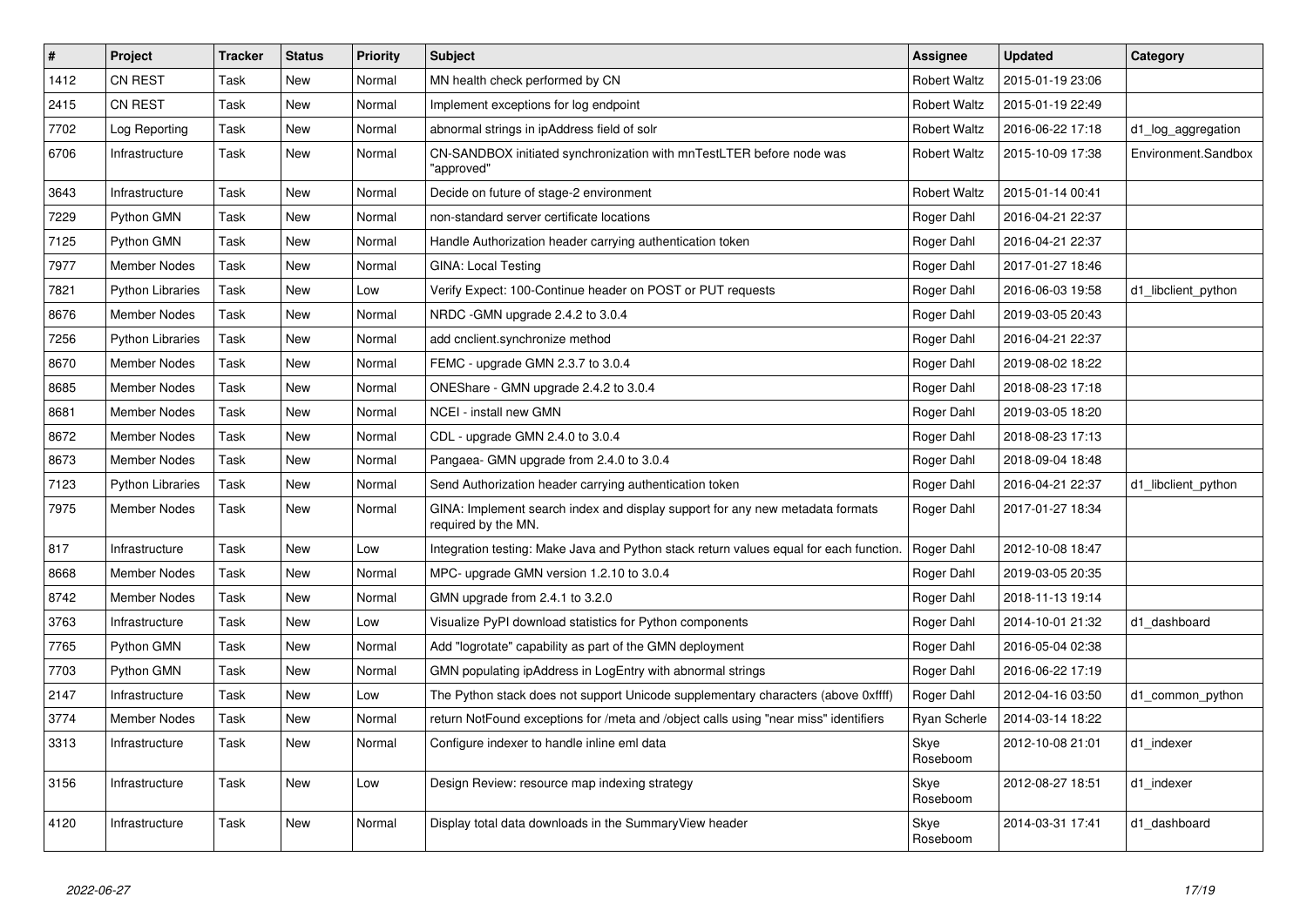| #    | Project                         | <b>Tracker</b> | <b>Status</b> | <b>Priority</b> | <b>Subject</b>                                                                                                 | Assignee         | <b>Updated</b>   | Category      |
|------|---------------------------------|----------------|---------------|-----------------|----------------------------------------------------------------------------------------------------------------|------------------|------------------|---------------|
| 2414 | <b>CN REST</b>                  | Task           | New           | Normal          | Implement exceptions for search/solr endoint                                                                   | Skye<br>Roseboom | 2015-01-19 22:49 |               |
| 3438 | Infrastructure                  | Task           | New           | Normal          | Evaluate utility of schema.org                                                                                 |                  | 2012-12-21 16:15 | Documentation |
| 7864 | DUG.                            | Task           | New           | Normal          | <b>DOI Services for Members</b>                                                                                |                  | 2016-08-09 20:40 |               |
| 6380 | <b>Member Nodes</b>             | Task           | New           | Normal          | ICMBIO: Initial Preparation                                                                                    |                  | 2015-11-19 17:21 |               |
| 6389 | Infrastructure                  | Task           | New           | Normal          | The version of com.googlecode.foresite-toolkit is 1.0-SNAPSHOT on the<br>d1_libclient_java releases            |                  | 2014-09-18 00:42 |               |
| 6701 | Member Nodes                    | Task           | New           | Normal          | <b>FTGEN: Document and Announce</b>                                                                            |                  | 2014-12-04 20:07 |               |
| 3373 | Infrastructure                  | Task           | New           | Normal          | If id contains "/", the MNode.getSysteMetadata method fails.                                                   |                  | 2012-11-06 02:05 |               |
| 6696 | <b>Member Nodes</b>             | Task           | New           | Normal          | FTGEN: Register MN in Production                                                                               |                  | 2014-12-04 20:07 |               |
| 3371 | Infrastructure                  | Task           | New           | Normal          | unmarshalTypeFromFile method is using FileReader                                                               |                  | 2012-10-29 19:15 |               |
| 5897 | <b>Member Nodes</b>             | Task           | New           | Normal          | GBIF: Verify content available for Current MNs web page                                                        |                  | 2016-07-02 12:45 |               |
| 6697 | <b>Member Nodes</b>             | Task           | New           | Normal          | FTGEN: Verify CN Content and Services in Production                                                            |                  | 2014-12-04 20:07 |               |
| 1001 | Infrastructure                  | Task           | New           | Normal          | Link documentation living with projects into ArchitectureDocs                                                  |                  | 2010-10-21 14:55 |               |
| 7474 | <b>DUG</b>                      | Task           | New           | Normal          | Draft generic letter of invitation that DUG SC can carry and distribute widely.                                |                  | 2015-11-09 22:38 |               |
| 7862 | <b>DUG</b>                      | Task           | New           | Normal          | DataONE DUG page may need updating<br>(https://www.dataone.org/dataone-users-group)                            |                  | 2016-08-08 15:00 |               |
| 6687 | <b>Member Nodes</b>             | Task           | New           | Normal          | FTGEN: Configure SSL Certificates for Testing Environment                                                      |                  | 2014-12-04 20:07 |               |
| 6700 | <b>Member Nodes</b>             | Task           | New           | Normal          | FTGEN: Ensure MN appears on Current MNs webpage (dashboard)                                                    |                  | 2014-12-04 20:07 |               |
| 7800 | <b>DUG</b>                      | Task           | New           | Normal          | abstract reviews<br>(https://docs.google.com/document/d/1iZXCN4AWqYi5Z7wqMKb2o33QnQ_JAcV0KV<br>O4TeahHVA/edit) |                  | 2016-05-10 15:18 |               |
| 6692 | <b>Member Nodes</b>             | Task           | New           | Normal          | FTGEN: Show MN as "upcoming" on the dashboard                                                                  |                  | 2014-12-04 20:07 |               |
| 995  | Infrastructure                  | Task           | New           | Normal          | implement JSON formatted OLLs                                                                                  |                  | 2010-10-25 16:45 |               |
| 1808 | Infrastructure                  | Task           | New           | Normal          | MNAuthorization.isAuthorized() -> assertAuthorized()                                                           |                  | 2011-10-04 16:08 |               |
| 7925 | <b>DUG</b>                      | Task           | <b>New</b>    | Normal          | Data Center certification                                                                                      |                  | 2016-11-08 21:33 |               |
| 7883 | Infrastructure                  | Task           | New           | Normal          | Document the log files of relevance on Coordinating Nodes                                                      |                  | 2016-09-09 20:20 |               |
| 6695 | <b>Member Nodes</b>             | Task           | New           | Normal          | FTGEN: Verify MN Content and Services in Production                                                            |                  | 2014-12-04 20:07 |               |
| 991  | Infrastructure                  | Task           | New           | Low             | implement HEAD /resolve/ <guid></guid>                                                                         |                  | 2010-10-13 22:02 |               |
| 5884 | Member Nodes                    | Task           | New           | Normal          | GBIF: Verify Science Metadata is returned with the correct HTTP Content-Type                                   |                  | 2016-07-02 12:45 |               |
| 8362 | Infrastructure                  | Task           | New           | Normal          | Add the indication that the cn account list is sliced                                                          |                  | 2018-02-12 17:48 |               |
| 7476 | <b>DUG</b>                      | Task           | New           | Normal          | Do we need an event management system to better organize the DUG?                                              |                  | 2015-11-09 22:43 |               |
| 8344 | <b>Testing MN</b><br>Management | Task           | New           | Normal          | <b>MN Communications</b>                                                                                       |                  | 2018-02-22 19:47 |               |
| 6688 | Member Nodes                    | Task           | New           | Normal          | FTGEN: Verify MN Content and Services in Testing Environment                                                   |                  | 2014-12-04 20:07 |               |